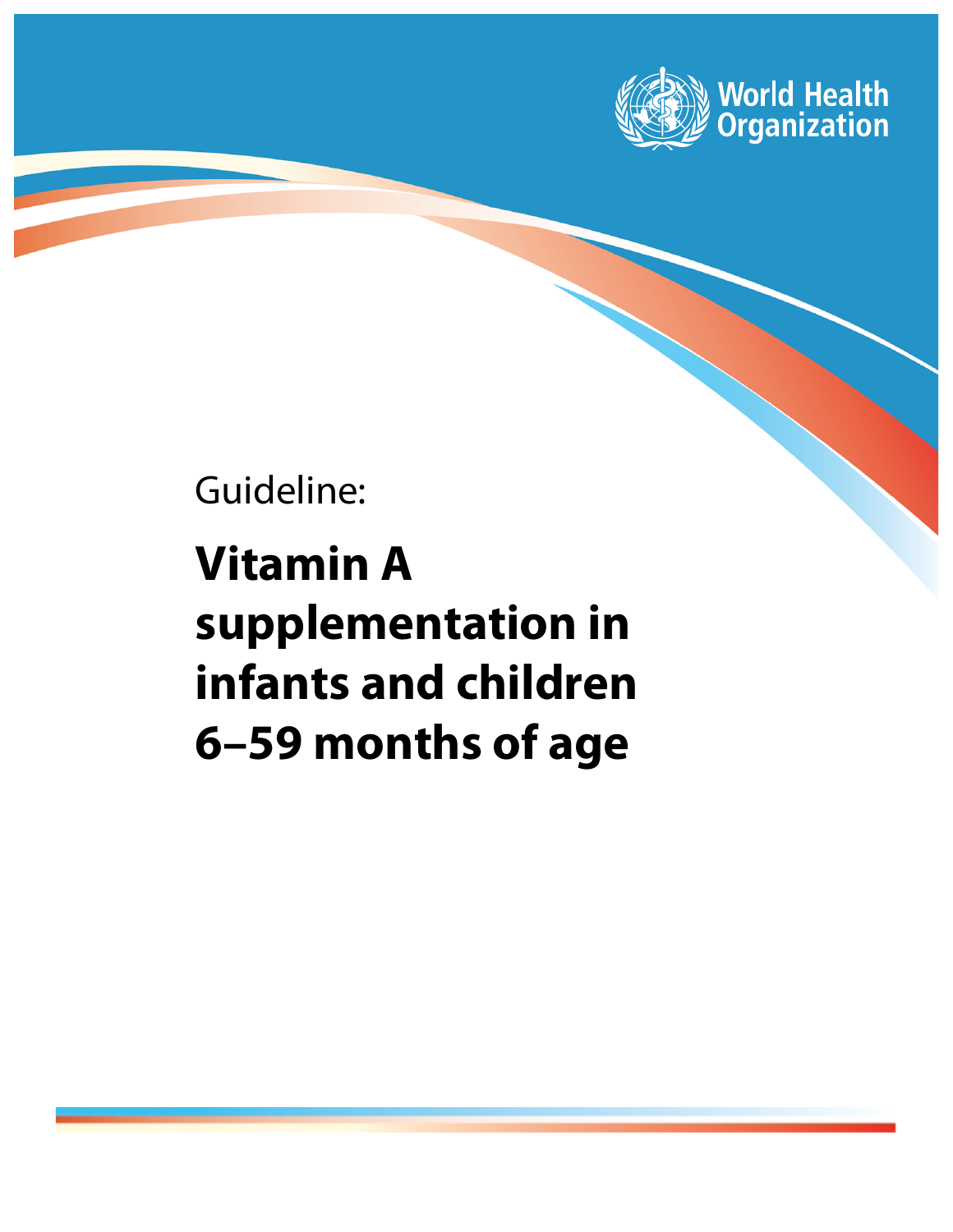WHO Library Cataloguing-in-Publication Data

Guideline: vitamin A supplementation in infants and children 6–59 months of age.

1.Vitamin A – administration and dosage. 2.Vitamin A deficiency – prevention and control. 3.Child, Preschool. 4.Infant nutrition. 5.Guidelines. I.World Health Organization.

ISBN 978 92 4 150176 7 (NLM classification: WD 110)

## **© World Health Organization 2011**

All rights reserved. Publications of the World Health Organization are available on the WHO web site (www.who.int) or can be purchased from WHO Press, World Health Organization, 20 Avenue Appia, 1211 Geneva 27, Switzerland (tel.: +41 22 791 3264; fax: +41 22 791 4857; e-mail: bookorders@who.int).

Requests for permission to reproduce or translate WHO publications – whether for sale or for noncommercial distribution – should be addressed to WHO Press through the WHO web site (http://www.who.int/about/licensing/copyright\_form/en/index.html).

The designations employed and the presentation of the material in this publication do not imply the expression of any opinion whatsoever on the part of the World Health Organization concerning the legal status of any country, territory, city or area or of its authorities, or concerning the delimitation of its frontiers or boundaries. Dotted lines on maps represent approximate border lines for which there may not yet be full agreement.

The mention of specific companies or of certain manufacturers' products does not imply that they are endorsed or recommended by the World Health Organization in preference to others of a similar nature that are not mentioned. Errors and omissions excepted, the names of proprietary products are distinguished by initial capital letters.

All reasonable precautions have been taken by the World Health Organization to verify the information contained in this publication. However, the published material is being distributed without warranty of any kind, either expressed or implied. The responsibility for the interpretation and use of the material lies with the reader. In no event shall the World Health Organization be liable for damages arising from its use.

Design and layout: Alberto March

**Suggested citation** 

WHO. *Guideline: Vitamin A supplementation in infants and children 6–59 months of age*. Geneva, World Health Organization, 2011.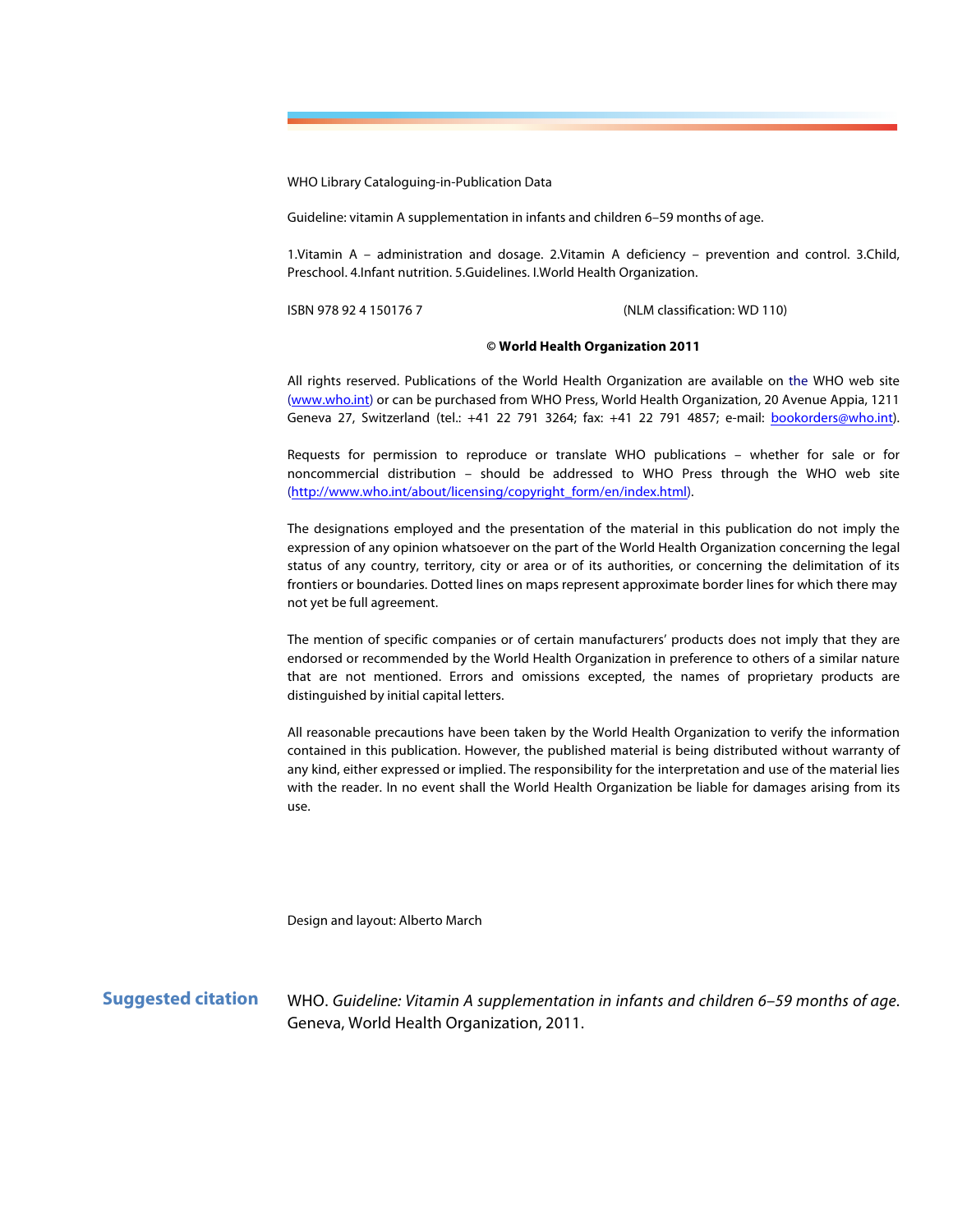| <b>Contents</b> | Acknowledgements                                               | iv             |
|-----------------|----------------------------------------------------------------|----------------|
|                 | <b>Financial support</b>                                       | iv             |
|                 | Summary                                                        | Ъ              |
|                 | Scope and purpose                                              | $\overline{2}$ |
|                 | Background                                                     | 2              |
|                 | Summary of evidence                                            | 3              |
|                 | Recommendation                                                 | 4              |
|                 | Remarks                                                        | 5              |
|                 | Dissemination, adaptation and implementation                   | 6              |
|                 | <b>Dissemination</b>                                           |                |
|                 | Adaptation and implementation                                  |                |
|                 | Monitoring and evaluation of guideline implementation          |                |
|                 | Implications for future research                               | 8              |
|                 | Guideline development process                                  | 8              |
|                 | Advisory groups                                                |                |
|                 | Scope of the guideline, evidence appraisal and decision-making |                |
|                 | Management of conflicts of interest                            | 10             |
|                 | Plans for updating the guideline                               | 11             |
|                 | References                                                     | 12             |
| <b>Annex 1</b>  | <b>GRADE "Summary of findings" table</b>                       | 14             |
| <b>Annex 2</b>  | Members of the WHO/UNICEF Steering Committee                   |                |
|                 | for guidelines on vitamin A supplementation                    | 16             |
| <b>Annex 3</b>  | Members of the Vitamin A Supplementation Guideline Group,      |                |
|                 | WHO Secretariat and external resource experts                  | 17             |
| <b>Annex 4</b>  | Members of the External Experts and Stakeholders Panel         | 20             |
| <b>Annex 5</b>  | Questions in Population, Intervention, Control,                |                |
|                 | Outcomes (PICO) format                                         | 23             |
| <b>Annex 6</b>  | Summary of considerations for determining                      |                |
|                 | the strength of the recommendation                             | 24             |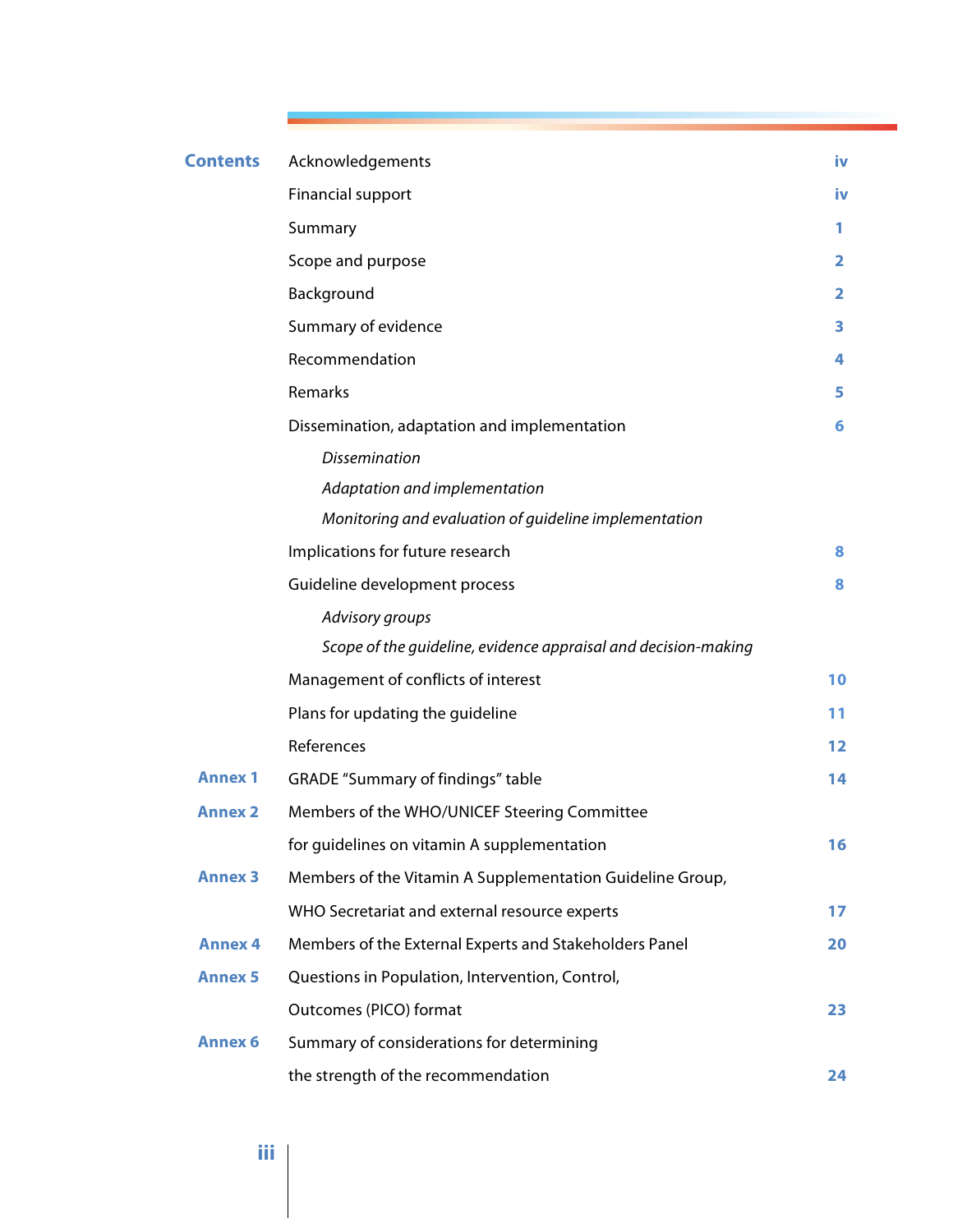## <span id="page-3-0"></span>**Acknowledgements**

This guideline was coordinated by Dr Lisa Rogers under the supervision of Dr Juan Pablo Peña-Rosas, with technical input from Dr Rajiv Bahl, Dr Luz Maria de Regil, Ms Tracey Goodman and Dr Jose Martines. Thanks are due to Dr Regina Kulier and the staff at the Guidelines Review Committee Secretariat for their support throughout the process. Thanks are also due to Dr Davina Ghersi for her technical advice and assistance in the preparation of the technical consultations for this guideline and Mr Issa T. Matta and Mrs Chantal Streijffert Garon from the World Health Organization (WHO) Office of the Legal Counsel for their support in the management of conflicts of interest procedures. Ms Grace Rob and Mrs Paule Pillard from the Micronutrients Unit, Department of Nutrition for Health and Development, provided logistic support.

WHO gratefully acknowledges the technical input of the members of the WHO/United Nations Children's Fund (UNICEF) Steering Committee, the Vitamin A Supplementation Guideline Group and the External Experts and Stakeholders Panel. WHO is also grateful to the Cochrane Editorial Unit for its support in coordinating the update of the systematic reviews used to inform this guideline and the evidence summary of findings.

#### WHO thanks the Government of Luxembourg for providing financial support for this work. **Financial support**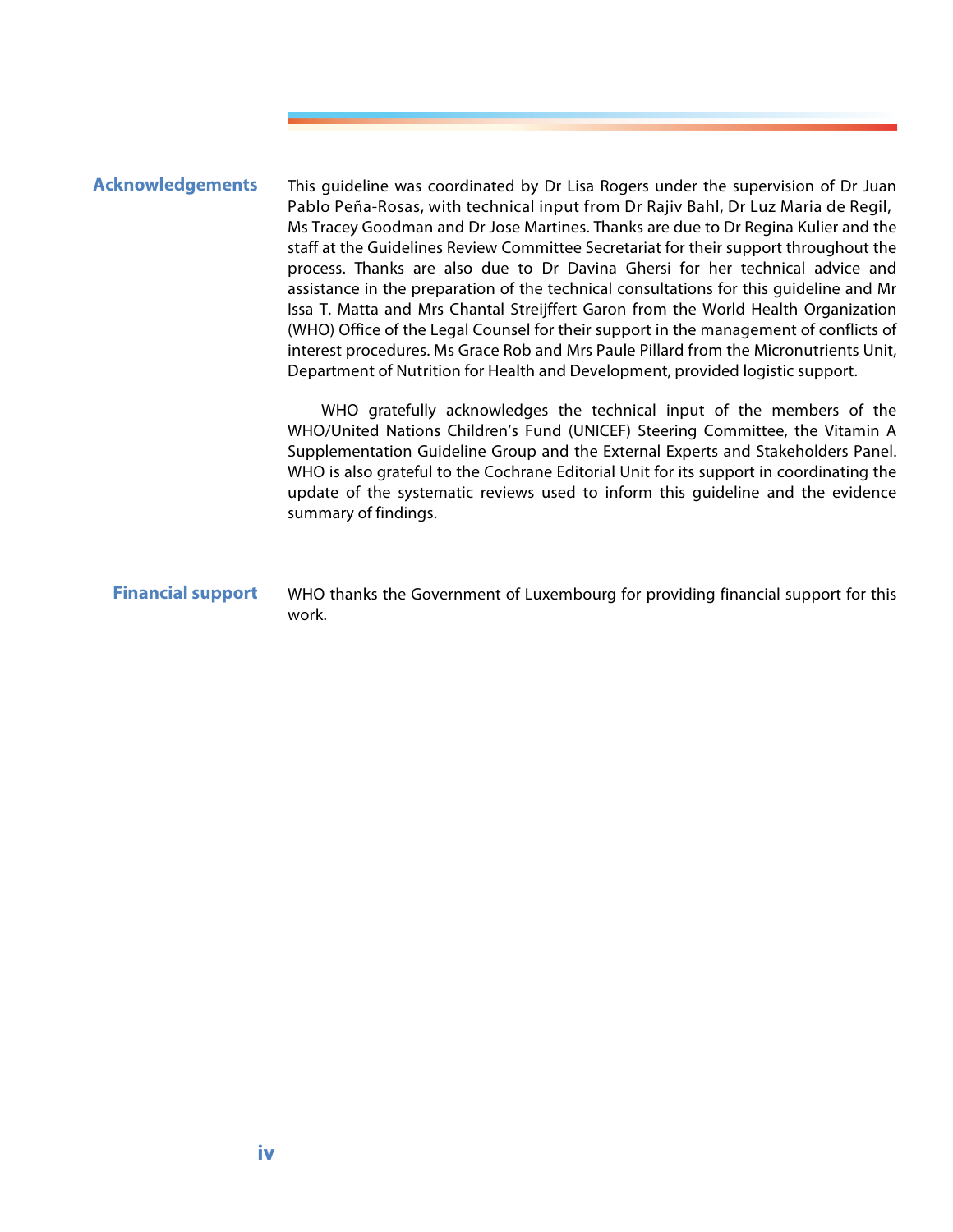## <span id="page-4-0"></span>**WHO Guideline**<sup>1</sup>

## **Vitamin A supplementation in infants and children 6–59 months of age**

Vitamin A deficiency affects about 19 million pregnant women and 190 million preschool-age children, mostly from the World Health Organization (WHO) regions of Africa and South-East Asia. Infants and children have increased vitamin A requirements to support rapid growth and to help them combat infections. Member States have requested guidance from WHO on the effects and safety of vitamin A supplementation in infants and children 6–59 months of age as a public health strategy in support of their efforts to achieve the Millennium Development Goals. **Summary** 

> WHO has developed the present evidence-informed recommendation using the procedures outlined in the *[WHO handbook for guideline development](http://www.who.int/hiv/topics/mtct/grc_handbook_mar2010_1.pdf)*. The steps in this process included: (i) identification of priority questions and outcomes; (ii) retrieval of the evidence; (iii) assessment and synthesis of the evidence; (iv) formulation of recommendations, including future research priorities; and (v) planning for dissemination, implementation, impact evaluation and updating of the guideline. The Grading of Recommendations Assessment, Development and Evaluation [\(GRADE\)](http://www.gradeworkinggroup.org/) methodology was followed to prepare evidence profiles related to preselected topics, based on up-to-date systematic reviews. An international, multidisciplinary group of experts participated in two WHO technical consultations, held in Geneva, Switzerland, on 19–20 October 2009 and 16*–*18 March 2011, to review and discuss the evidence and draft recommendation, and to vote on the strength of the recommendation, taking into consideration: (i) desirable and undesirable effects of this intervention; (ii) the quality of the available evidence; (iii) values and preferences related to the intervention in different settings; and (iv) the cost of options available to health-care workers in different settings. All guideline group members completed a Declaration of Interests Form before each meeting. An External Experts and Stakeholders Panel was involved throughout the process.

> In settings where vitamin A deficiency is a public health problem, vitamin A supplementation is recommended in infants and children 6–59 months of age as a public health intervention to reduce child morbidity and mortality (strong recommendation). The quality of the available evidence for all-cause mortality was high, whereas for all other critical outcomes it was moderate to very low. The quality of the available evidence for outcomes in human immunodeficiency virus (HIV) positive children was moderate for all-cause mortality.

<sup>1</sup> This publication is a WHO guideline. A WHO guideline is any document, whatever its title, containing WHO recommendations about health interventions, whether they be clinical, public health or policy interventions. A recommendation provides information about what policy-makers, health-care providers or patients should do. It implies a choice between different interventions that have an impact on health and that have ramifications for the use of resources. All publications containing WHO recommendations are approved by the WHO Guidelines Review Committee.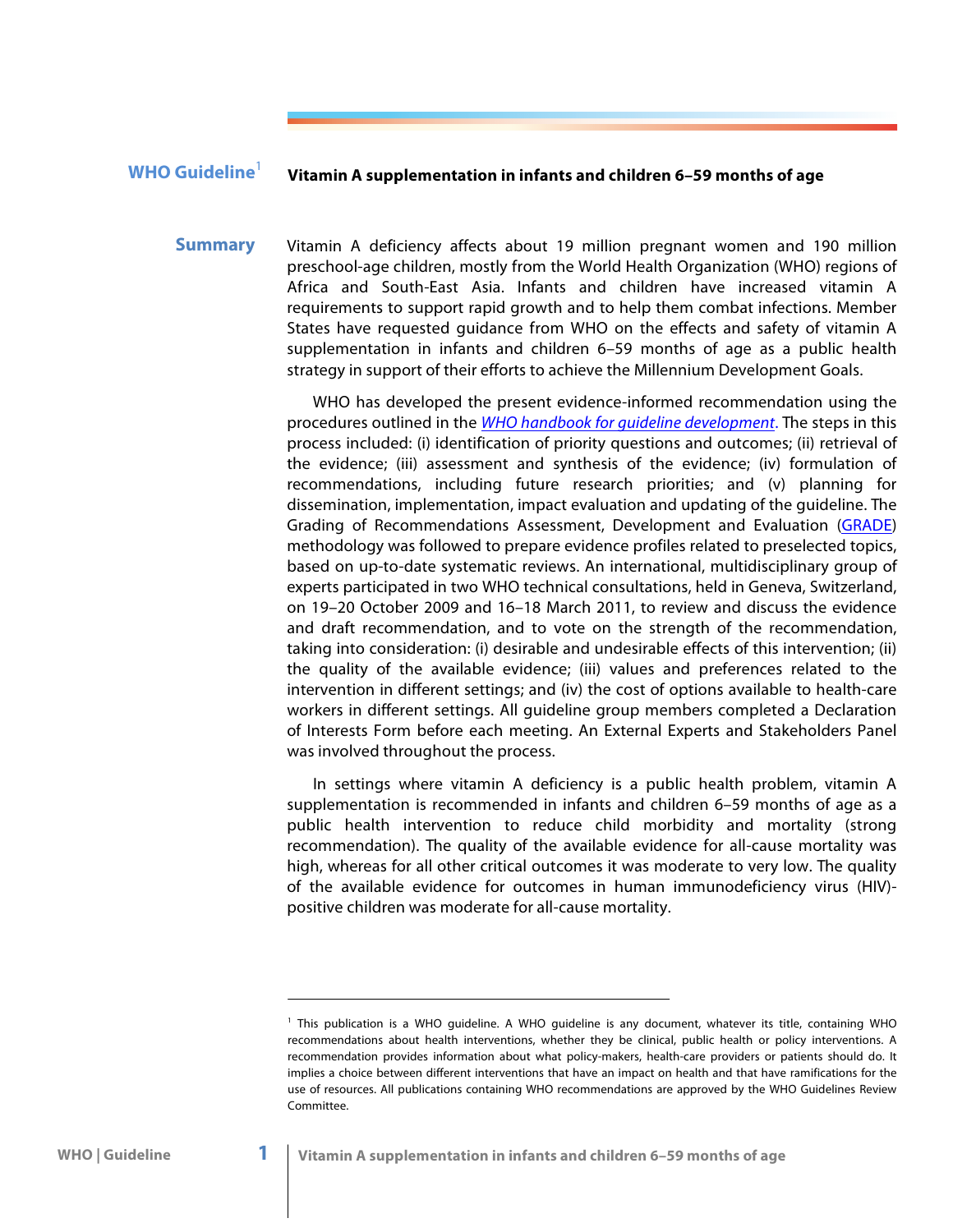#### <span id="page-5-0"></span>This guideline provides global, evidence-informed recommendations on the use of vitamin A supplements in infants and children 6–59 months of age for the reduction of morbidity and mortality. **Scope and purpose**

The guideline will help Member States and their partners in their efforts to make informed decisions on the appropriate nutrition actions to achieve the Millennium Development Goals, in particular, reduction in child mortality (MDG 4). The guideline is intended for a wide audience including policy-makers, their expert advisers, and technical and programme staff in organizations involved in the design, implementation and scaling-up of nutrition actions for public health.

This document presents the key recommendation and a summary of the supporting evidence. Further details of the evidence base are provided in Annex 1 and other documents listed in the references.

Vitamin A deficiency is a major public health problem affecting an estimated 190 million preschool-age children, mostly from the World Health Organization (WHO) regions of Africa and South-East Asia (*1*). Infants and children have increased vitamin A requirements to promote rapid growth and to help combat infections. Inadequate intakes of vitamin A at this age could lead to vitamin A deficiency, which, when severe, may cause visual impairment (night blindness) or increase the risk of illness and mortality from childhood infections such as measles and those causing diarrhoea (*2*). **Background** 

> The combination of childhood underweight, micronutrient deficiencies (iron, vitamin A and zinc) and suboptimal breastfeeding is responsible for 7% of deaths and 10% of the total disease burden (*3*). Vitamin A deficiency alone is responsible for almost 6% of child deaths under the age of 5 years in Africa and 8% in South-East Asia (*3*). Vitamin A supplementation in children 6–59 months of age living in developing countries is associated with a reduced risk of all-cause mortality and a reduced incidence of diarrhoea (*4*). The mechanisms by which vitamin A reduces mortality are not fully understood, and it is not clear whether its action is mediated through the correction of underlying deficiencies or through adjuvant therapeutic effects. Vitamin A supplementation may improve gut integrity and therefore decrease the severity of some diarrhoeal episodes (*5*). The role of vitamin A in innate and adaptive immunity may also include reducing susceptibility to and/or severity of other infections (*6, 7*).

> Many countries have integrated strategies to deliver vitamin A supplements to infants and children in their national health policies (*8, 9*). The delivery of vitamin A has been integrated into routine health services, for example through the establishment of biannual "special days", when vitamin A supplementation is combined with other child survival interventions such as deworming or nutrition education. Vitamin A supplements are also commonly distributed as part of the Expanded Programme on Immunization (especially at 9 months, alongside measles vaccination). In 2009, about 77% of preschool children in more than 103 priority countries received two doses of vitamin A supplements (*10*).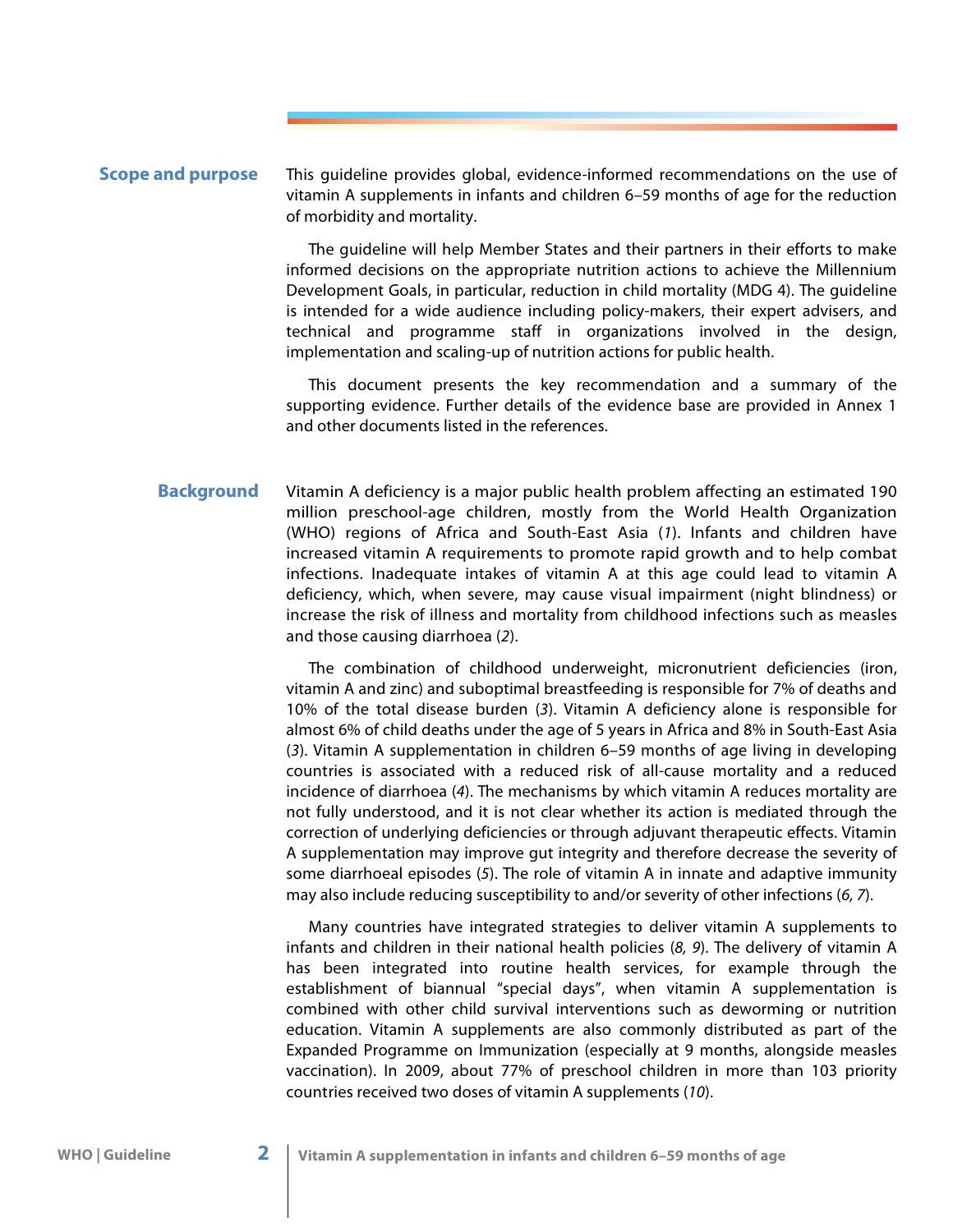<span id="page-6-0"></span>Provision of high doses of vitamin A every 6 months until the age of 5 years was based on the principle that a single, large dose of vitamin A is well absorbed and stored in the liver, and then mobilized, as needed, over an extended period of time (*11*). A dose of 100 000 International Units (IU) in infants 6–11 months of age and 200 000 IU in children 12–59 months of age is considered to provide adequate protection for 4–6 months, with the exact interval depending on the vitamin A content of the diet and the rate of utilization by the body (*8, 12*).

In most children 6–59 months of age, a dose of 100 000–200 000 IU of vitamin A is well tolerated, although side-effects such as headache, nausea or vomiting, and diarrhoea have been reported in 3–7% of these children (*13*). However, these symptoms are transient, with the large majority starting and disappearing within 24 hours of dosing. There are no known deaths attributed solely to vitamin A toxicity due to overconsumption of vitamin A (*13*).

On a per-child basis, vitamin A supplementation is considered a low-cost intervention. Most of the vitamin A used during supplementation campaigns is supplied in gelatin capsules which cost approximately US\$ 0.02 each (*14*), with an estimated cost of US\$ 1–2 for delivery per child per year (*15*). The total cost of supplementation per death averted is estimated at US\$ 200–250 (*16, 17*).

Two existing Cochrane systematic reviews assessing the effects and safety of vitamin A supplementation in children 6–59 months of age were updated for this guideline (*4, 18*). One review evaluated the effectiveness of vitamin A supplements in the prevention of morbidity and mortality in children 6–59 months of age (*4*). It showed that giving vitamin A supplements to children reduces the rates of mortality and some diseases. A meta-analysis of 17 trials (11 in Asia, 5 in Africa and 1 in Latin America) for all-cause mortality indicated that vitamin A reduces the overall risk of death by 24% (risk ratio (RR) 0.76; 95% confidence interval (CI) 0.69–0.83). When an unpublished cluster-randomized trial involving one million children in north India (the DEVTA trial) was considered, vitamin A supplementation reduced the effect size of all-cause mortality from 24% to 12% (RR 0.88; 95% CI 0.84–0.94). Due to limited availability of information on the DEVTA trial the quality of this trial could not be assessed. **Summary of evidence** 

> Seven trials indicated that vitamin A supplementation significantly reduces diarrhoea-related mortality (RR 0.72; 95% CI 0.57–0.91), although mortality specifically due to measles (five trials: RR 0.80; 95% CI 0.51–1.24) or respiratory disease (seven trials: RR 0.78; 95% CI 0.54–1.14) was not reduced. The occurrence of new episodes of diarrhoea decreased (13 trials: RR 0.85; 95% CI 0.82–0.87). There was no significant effect on the incidence of respiratory disease (nine trials: RR 1.14; 95% CI 0.95–1.37), or hospitalizations due to diarrhoea or pneumonia.

> There was a significantly increased risk of vomiting within the first 48 hours of supplementation with 100 000–200 000 IU of vitamin A (three trials: RR 2.75; 95% CI 1.81–4.19). Only one study reported data on bulging fontanelles as most studies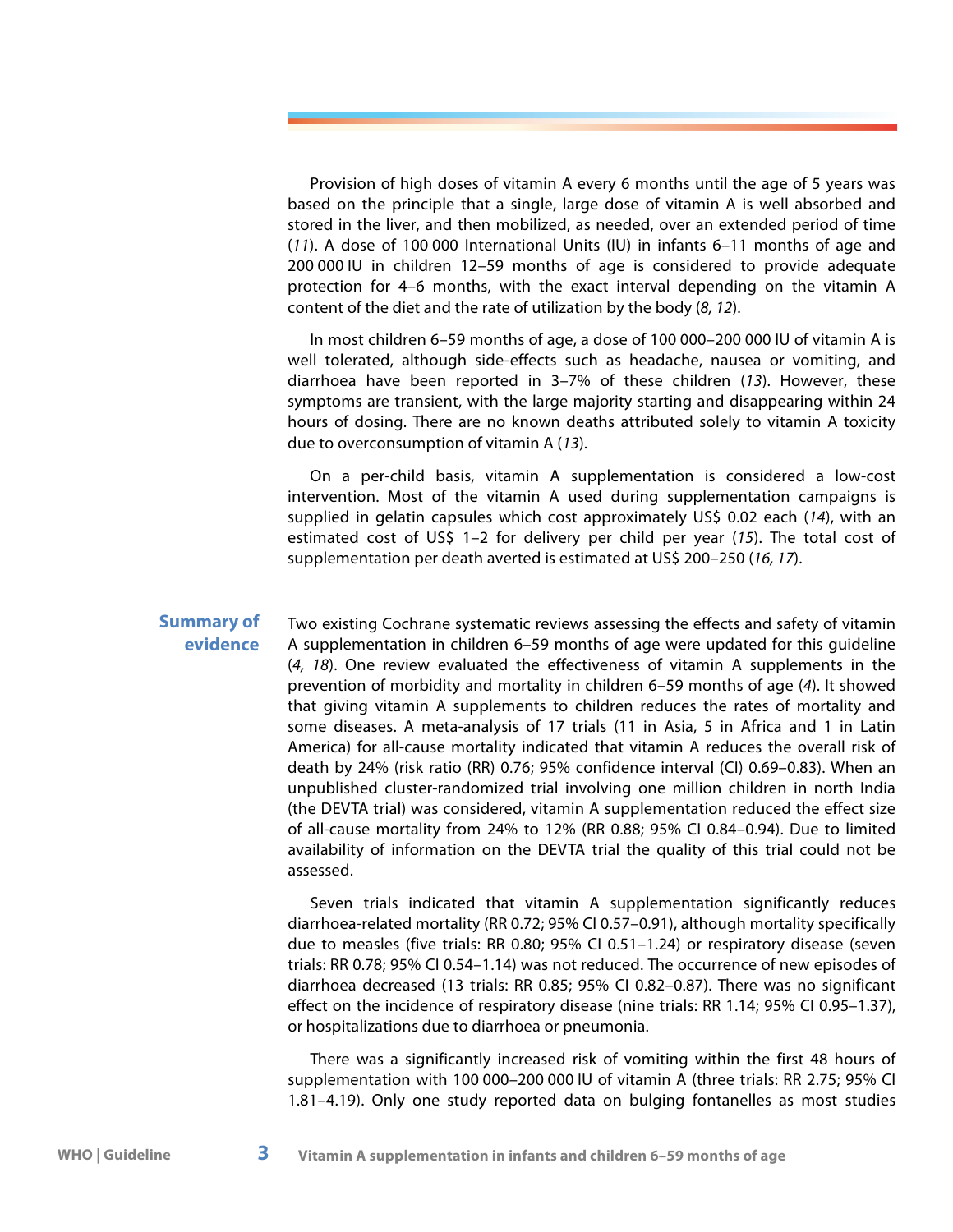<span id="page-7-0"></span>included children over 1 year of age and thus would not have assessed this sideeffect. There was no significant effect of vitamin A supplementation when the data were stratified by national child mortality rates (data from countries with low versus high child mortality rates) (*4*). It was not possible to perform subgroup analyses for dose and frequency of supplementation as the analyses were underpowered and any effects would have been attributed to chance.

The second review assessed whether micronutrient supplements, including vitamin A, are safe and effective in reducing morbidity and mortality in adults and children with human immunodeficiency virus (HIV) infection (*18*). It included five trials on vitamin A supplementation in children with a total of 1120 participants; only three trials (262 participants, all in Africa) contributed data on all-cause mortality. The data suggest that vitamin A reduces the overall risk of death (RR 0.55; 95% CI 0.37–0.82).

The overall quality of the evidence for all-cause mortality was high, whereas it was moderate to very low for the remaining critical outcomes (Annex 1). The quality of the available evidence for outcomes in HIV-positive children was moderate for all-cause mortality.

The effect of vitamin A supplementation on antibody response to measles vaccination has recently been evaluated in an additional review (*19*). A meta-analysis of seven trials indicated that vitamin A supplementation at 6 or 9 months of age did not affect the measles vaccine response (seroconversion rates). No study has prospectively assessed the impact of co-administration of vitamin A and measles vaccine on child mortality.

#### High-dose vitamin A supplementation is recommended in infants and children 6–59 months of age in settings where vitamin A deficiency is a public health problem<sup>1</sup> (strong recommendation<sup>2</sup>). **Recommendation**

 A suggested vitamin A supplementation scheme for infants and children 6–59 months of age is presented in Table 1.

<sup>1</sup> Determination of vitamin A deficiency as a public health problem involves estimating the prevalence of deficiency in a population by using specific biochemical and clinical indicators of vitamin A status. Classification of countries based on the most recent estimates is available in reference (*1*).

 $2A$  strong recommendation is one for which the guideline development group is confident that the desirable effects of adherence outweigh the undesirable effects. The recommendation can be either in favour of or against an intervention. Implications of a strong recommendation for patients are that most people in their situation would want the recommended course of action and only a small proportion would not. Implications for clinicians are that most patients should receive the recommended course of action, and that adherence to this recommendation is a reasonable measure of good-quality care. With regard to policy-makers, a strong recommendation means that it can be adapted as a policy in most situations.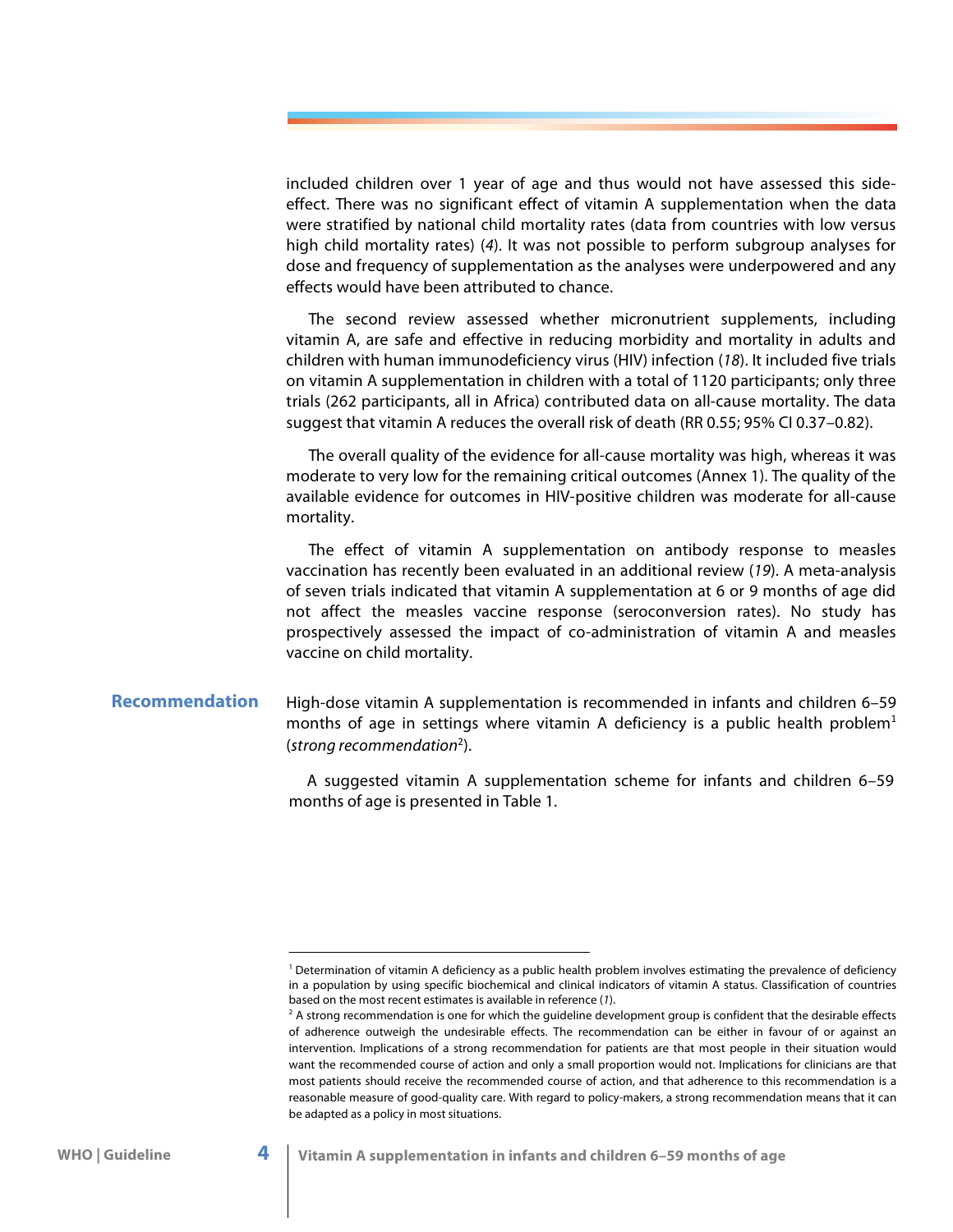### <span id="page-8-0"></span>Table 1

# **Suggested vitamin A supplementation scheme for infants children 6–59 months of age**

| <b>Target group</b>               | Infants 6–11 months of age<br>(including HIV+)                                                                                                                                                                                                                | Children 12–59 months of age<br>$(including HIV+)$ |
|-----------------------------------|---------------------------------------------------------------------------------------------------------------------------------------------------------------------------------------------------------------------------------------------------------------|----------------------------------------------------|
| Dose                              | 100 000 IU (30 mg RE) vitamin A                                                                                                                                                                                                                               | 200 000 IU (60 mg RE) vitamin A                    |
| <b>Frequency</b>                  | Once                                                                                                                                                                                                                                                          | Every 4–6 months                                   |
| <b>Route of</b><br>administration | Oral liquid, oil-based preparation of retinyl palmitate or retinyl<br>acetate <sup>a</sup>                                                                                                                                                                    |                                                    |
| <b>Settings</b>                   | Populations where the prevalence of night blindness is 1% or higher in<br>children 24–59 months of age or where the prevalence of vitamin A<br>deficiency (serum retinol 0.70 μmol/l or lower) is 20% or higher in infants and<br>children 6-59 months of age |                                                    |

IU, international units; RE, retinol equivalent.

<sup>a</sup> An oil-based vitamin A solution can be delivered using soft gelatin capsules, as a single-dose dispenser or a graduated spoon (*20*). Consensus among manufacturers to use consistent colour coding for the different doses in soft gelatin capsules, namely red for the 200 000 IU capsules and blue for the 100 000 IU capsules, has led to muchimproved training and operational efficiencies in the field.

# **Remarks**

- This guideline replaces previous recommendations on vitamin A supplementation for the prevention of vitamin A deficiency, xerophthalmia and nutritional blindness in infants and children 6–59 months of age (*8*).
- The above recommendation can also be applied in populations where infants and children may be infected with HIV.
- The magnitude of the effect may differ across settings and populations, possibly due to the extent of vitamin A deficiency or the availability of other nutrients (e.g. dietary intake of vitamin A will differ across locations and the effects of supplementation may be smaller in places with greater access to vitamin A-rich foods or with regular consumption of vitamin A-fortified foods).
- This intervention should be used along with other strategies to improve vitamin A intakes, such as dietary diversification (*21*) and food fortification (*22*).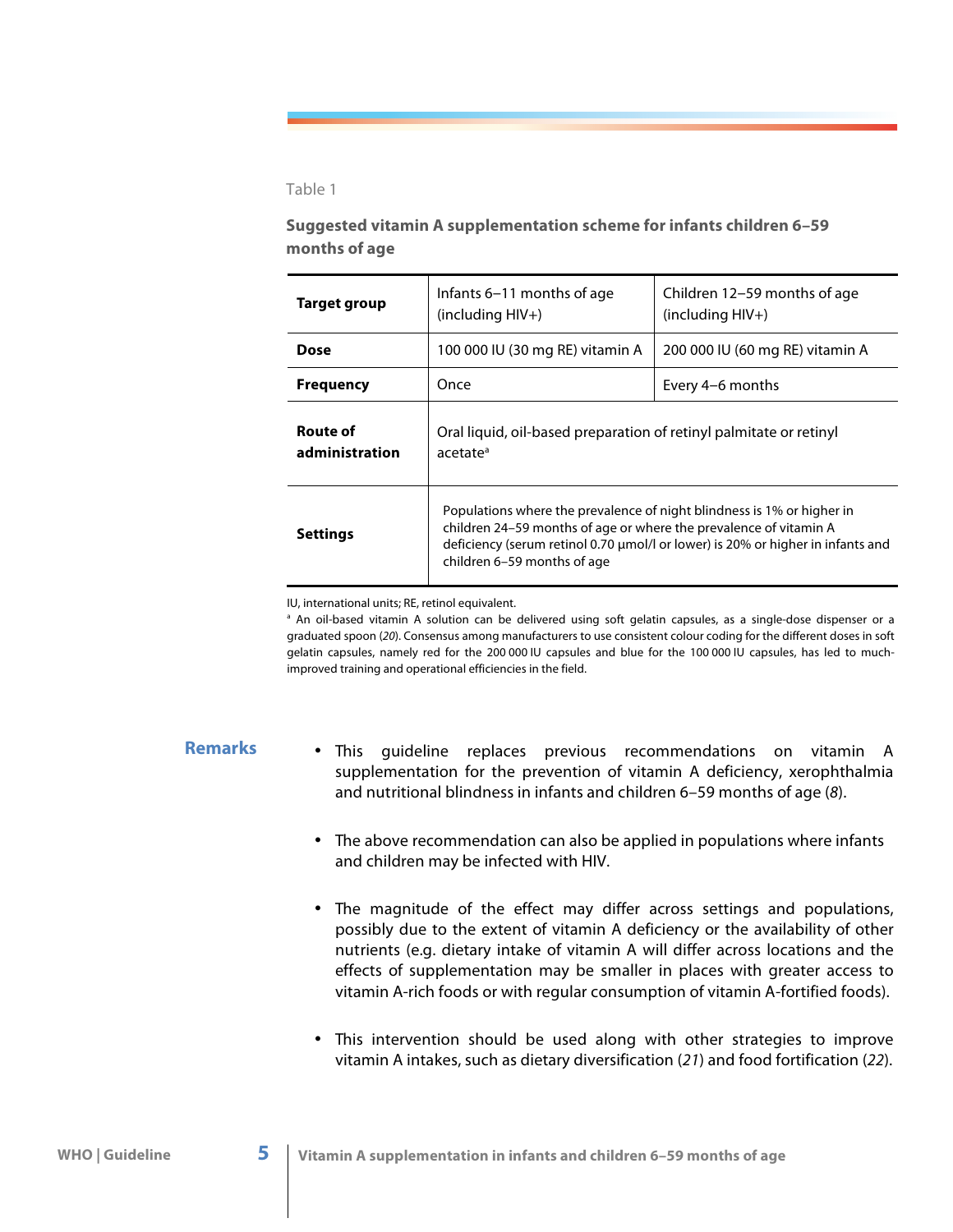- <span id="page-9-0"></span>• Adverse effects within 48 hours of receiving supplements containing 100 000–200 000 IU vitamin A are usually mild and transient, with no longterm consequences. Adverse effects may include bulging of open fontanelles in younger infants, and nausea and/or vomiting and headache in older children with closed fontanelles.
- Vitamin A supplements should be delivered to children 6–59 months of age twice yearly, during health system contacts. This should be marked on the child health card, or integrated into other public health programmes aimed at improving child survival, such as polio or measles national immunization days, or biannual child health days delivering a package of interventions such as deworming, distribution of insecticide-treated mosquito nets and immunizations.
- A quality assurance process should be established to guarantee that supplements are manufactured, packaged and stored in a controlled and uncontaminated environment (*23*).
- When determining the vitamin A status of a population, guidelines on indicators for assessing vitamin A deficiency should be referred to (*24, 25*).
- Recommendations for the treatment of xerophthalmia and the use of vitamin A supplements during episodes of measles are not covered in this guideline. Existing guidelines on the treatment of xerophthalmia and measles in infants and children 6–59 months of age should be referred to in these cases (*8, 26*).

# **Dissemination, adaptation and implementation**

## *Dissemination*

The current guideline will be disseminated through electronic media such as slide presentations, CD-ROMs and the World Wide Web, either through the WHO Micronutrients and United Nations Standing Committee on Nutrition [\(SCN\)](http://www.unscn.org/) mailing lists or the [WHO nutrition web site.](http://www.unscn.org/) Currently, the WHO Department of Nutrition for Health and Development is developing the WHO electronic Library of Evidence for Nutrition Actions (eLENA). This library aims to compile and display WHO guidelines related to nutrition along with complementary documents such as systematic reviews and other evidence informing the guidelines, biological and behavioural rationales, and additional resources produced by Member States and global partners.

### *Adaptation and implementation*

As this is a global guideline, it should be adapted to the context of each Member State. Prior to implementation, a vitamin A supplementation programme should include well-defined objectives that take into account available resources, existing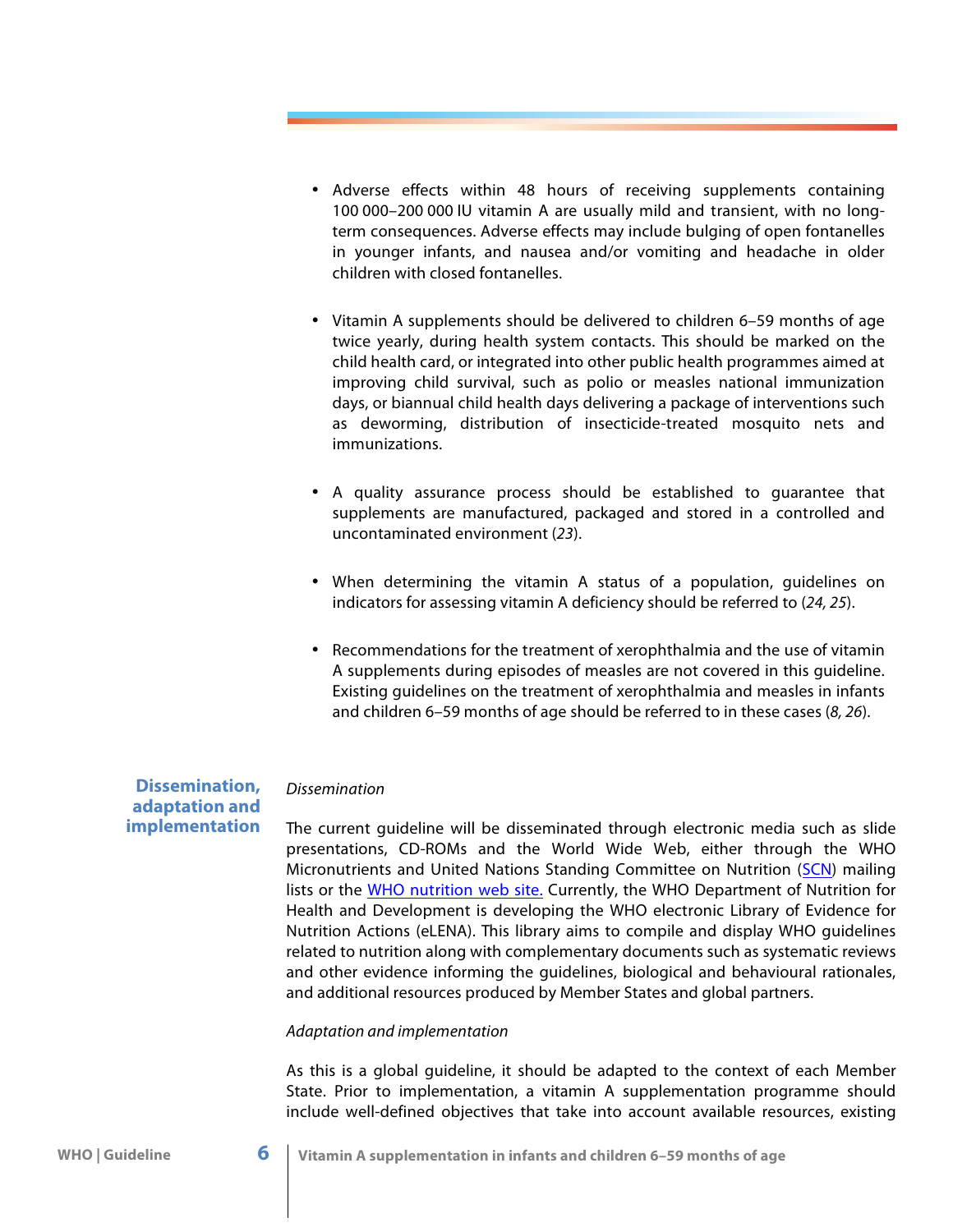policies, appropriate delivery and communication channels, and potential stakeholders and suppliers. Ideally, interventions should be implemented as part of an integrated strategy that includes control of nutritional deficiencies; the programme should begin as a pilot and scaled up as the evidence grows and resources allow.

 To ensure that WHO global guidelines and other evidence-informed recommendations for micronutrient interventions are better implemented in lowand middle-income countries, the Department of Nutrition for Health and Development works with the WHO Evidence-Informed Policy Network [\(EVIPNet\)](http://www.evipnet.org/) programme. EVIPNet promotes partnerships at country level between policy-makers, researchers and civil society to facilitate policy development and implementation through use of the best available evidence.

## *Monitoring and evaluation of guideline implementation*

A plan for monitoring and evaluation with appropriate indicators is encouraged at all stages. The impact of this guideline can be evaluated within countries (i.e. monitoring and evaluation of the programmes implemented at scale) and across countries (i.e. the adoption and adaptation of the guideline globally). The WHO Department of Nutrition for Health and Development, Micronutrients Unit, jointly with the Centers for Disease Control and Prevention (CDC) International Micronutrient Malnutrition Prevention and Control (IMMPaCt) programme, and with input from international partners, has developed a generic logic model for micronutrient interventions in public health to depict these plausible relationships between inputs and expected MDGs by applying the micronutrient programmes evaluation theory (*27*). Member States can adjust the model and use it in combination with appropriate indicators for designing, implementing, monitoring and evaluating the successful scaling-up of nutrition actions.

 For evaluation at the global level, the WHO Department of Nutrition for Health and Development is developing a centralized platform for sharing information on nutrition actions in public health practice implemented around the world. By sharing programme details, specific country adaptations and lessons learnt, this platform will provide examples of how the guidelines are being translated into nutrition actions. To be successful, this platform will need to be a collaborative effort, where the work of the entire international community can be shared, so countries worldwide can benefit as they attempt to implement nutrition actions.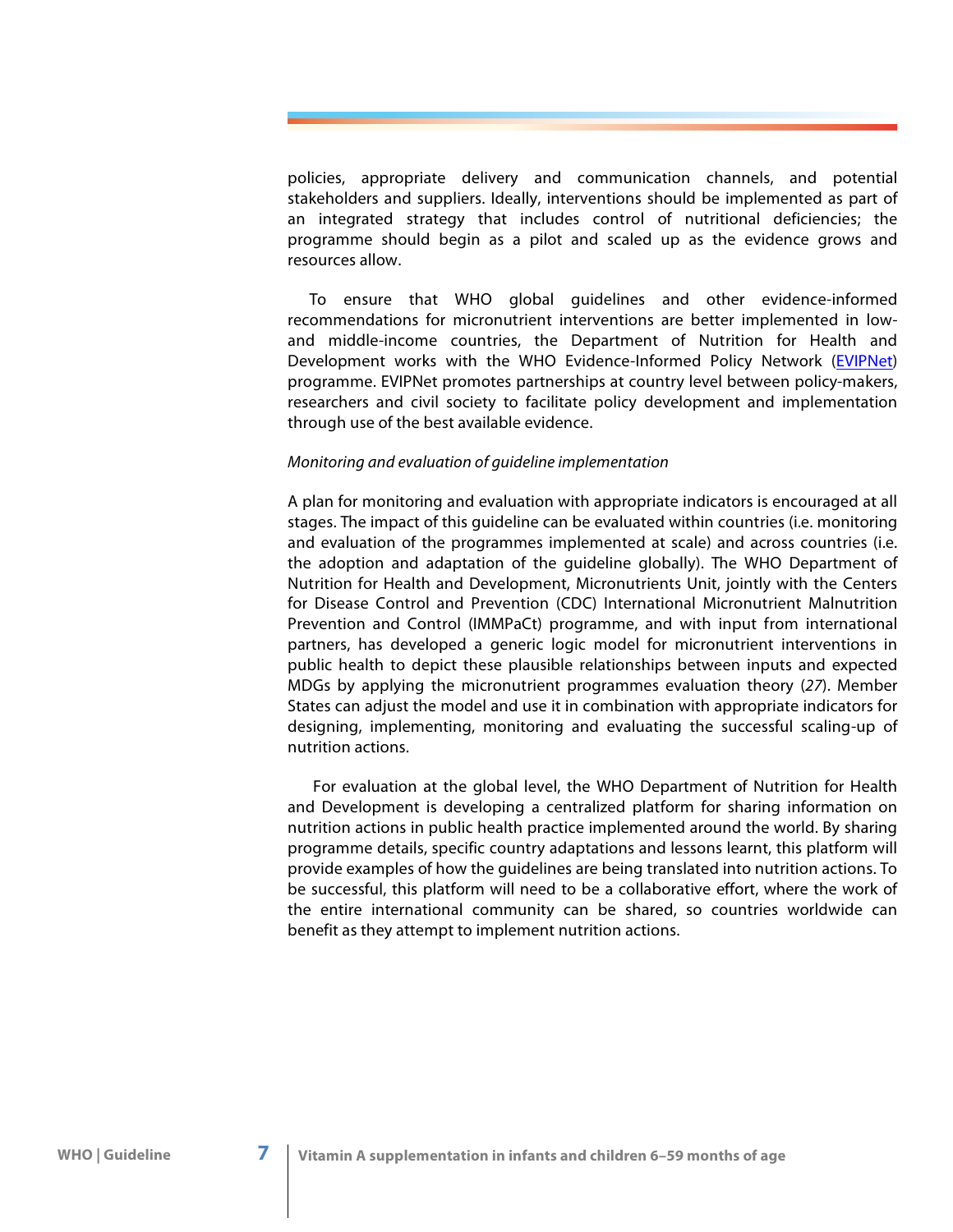# <span id="page-11-0"></span>**Implications for future research**

Discussion with the guideline group members and the External Experts and Stakeholders Panel highlighted the limited evidence in some areas, meriting further research on vitamin A supplementation in infants and children 6–59 months of age, in particular, in the following areas:

- effect of different doses of vitamin A on the critical outcomes of morbidity and mortality, and stratification of the data by sex, length of follow-up, vaccination status and subsequent vitamin A supplementation;
- the role of vitamin A supplementation in countries with high measles immunization rates and its effect on measles-related mortality;
- comparative analysis of the different delivery mechanisms of vitamin A (capsules versus droppers for delivery of supplemental vitamin A, food fortificants);
- identification of field-friendly clinical and biochemical indicators of vitamin A status and vitamin A stores;
- co-interventions that may interact with vitamin A, for example other nutrients (such as vitamin D) and vaccines (such as diphtheria, tetanus, polio).

# **Guideline development process**

This guideline was developed in accordance with the WHO evidence-informed guideline development procedures, as outlined in the *[WHO handbook for guideline](http://www.who.int/hiv/topics/mtct/grc_handbook_mar2010_1.pdf)  [development](http://www.who.int/hiv/topics/mtct/grc_handbook_mar2010_1.pdf)* (*28*).

## *Advisory groups*

A WHO/United Nations Children's Fund (UNICEF) Steering Committee for Guidelines on Vitamin A Supplementation was established in 2009 with representatives from the WHO departments of Child and Adolescent Health and Development; Immunizations, Vaccines and Biologicals; Making Pregnancy Safer; Nutrition for Health and Development; Reproductive Health and Research; and the Nutrition Section of UNICEF (Annex 2). The Steering Committee guided the development of this guideline and provided overall supervision of the guideline development process. Two additional groups were formed: an advisory guideline group and an External Experts and Stakeholders Panel.

 The Vitamin A Supplementation Guideline Group included experts from various WHO expert advisory panels and those identified through open calls for specialists, taking into consideration a balanced gender mix, multiple disciplinary areas of expertise and representation from all WHO regions (Annex 3). Efforts were made to include content experts, methodologists, representatives of potential stakeholders (such as managers and other health professionals involved in the health-care process) and consumers. Representatives of commercial organizations may not be members of a WHO guideline group. The role of the guideline group was to advise WHO on the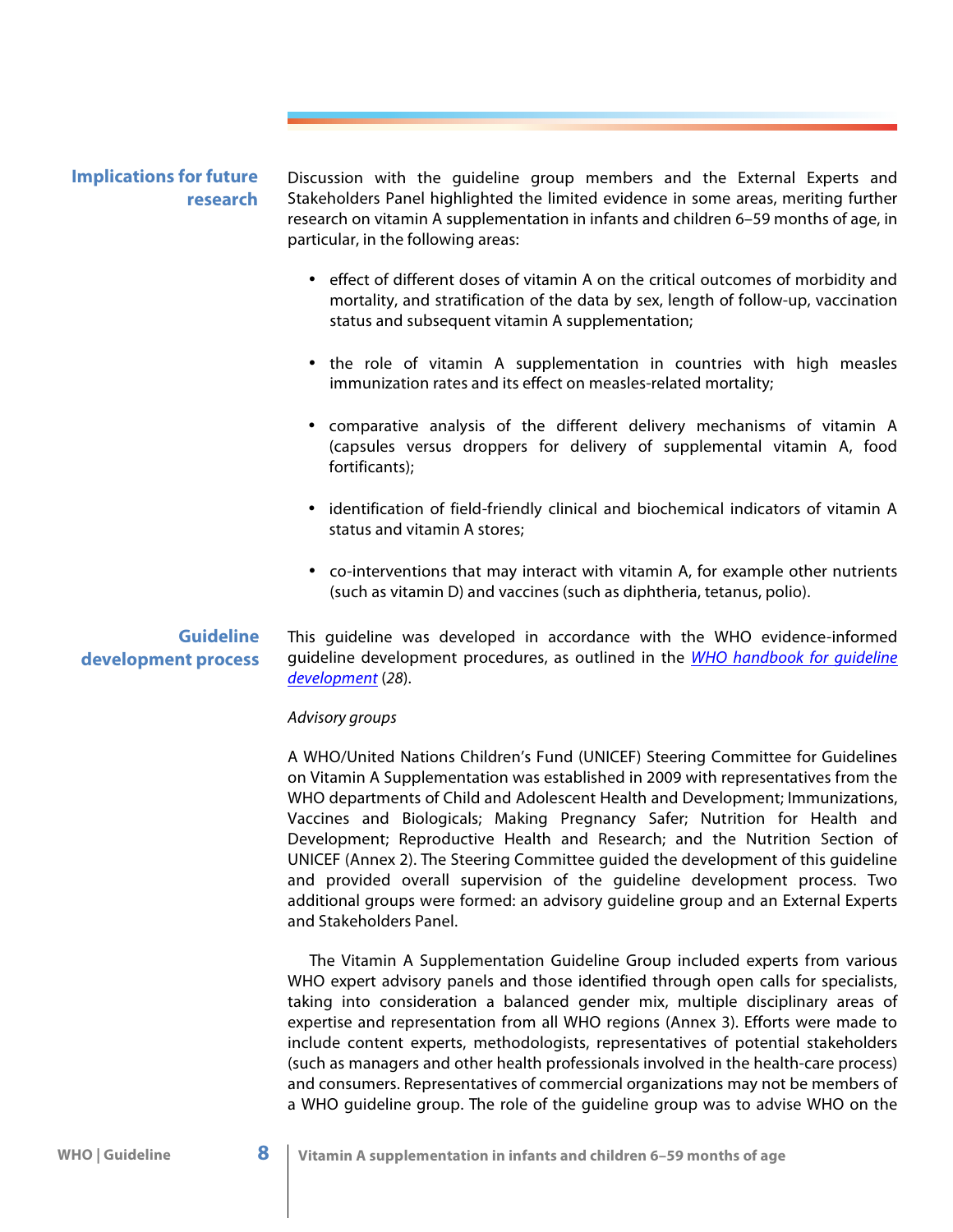choice of important outcomes for decision-making and the interpretation of the evidence.

 The External Experts and Stakeholders Panel was consulted on the scope of the document, the questions addressed and the choice of important outcomes for decision-making, as well as with regard to review of the completed draft guideline (Annex 4). This was done through the WHO Micronutrients and SCN mailing lists, which together include over 5500 subscribers, and through the [WHO nutrition web](http://www.who.int/nutrition) [site.](http://www.who.int/nutrition)

#### *Scope of the guideline, evidence appraisal and decision-making*

An initial set of questions (and the components of the questions) to be addressed in the guideline was the critical starting point for formulating the recommendation; the questions were drafted by technical staff at the Micronutrients Unit, Department of Nutrition for Health and Development, in collaboration with the Nutrition Section of UNICEF, based on policy and programme guidance needs of Member States and their partners. The population, intervention, control, outcomes (PICO) format was used (Annex 5). The questions were discussed and reviewed by the Steering Committee and feedback was received from 45 stakeholders.

 The first guideline group meeting was held on 19–20 October 2009 in Geneva, Switzerland, to finalize the scope of the questions and rank the critical outcomes and populations of interest. The guideline group members discussed the relevance of each question and modified them as needed. They scored the relative importance of each outcome from 1 to 9 (7–9 indicated that the outcome was critical for a decision, 4–6 indicated that it was important and 1–3 indicated that it was not important). The final key question on vitamin A supplementation in infants and children 6–59 months of age, along with the outcomes that were identified as critical for decision-making, are listed in PICO format in Annex 5.

 The [Cochrane Collaboration](http://www.cochrane.org/) was commissioned to search, review and generate systematic reviews, evidence profiles and the "Summary of findings" table<sup>1</sup> (Annex 1). Two existing Cochrane reviews on vitamin A supplementation in children were updated, and the up-to-date Review Manager Software (RevMan) files, obtained from the Cochrane Editorial Unit, were customized to reflect the critical outcomes previously identified (outcomes not relevant to this guideline were excluded). The RevMan files were exported to the GRADE profiler software to prepare the evidence summaries according to the Grading of Recommendations Assessment, Development and Evaluation ([GRADE\)](http://www.gradeworkinggroup.org/) approach for assessing the overall quality of the evidence

<sup>1</sup> As part of the Cochrane pre-publication editorial process, reviews are commented on by external peers (an editor and two referees external to the editorial team) and the group's statistical adviser (http://www.cochrane.org/ cochrane-reviews). The *[Cochrane handbook for systematic reviews](http://www.cochrane.org/training/cochrane-handbook) of interventions* describes in detail the process of preparing and maintaining Cochrane systematic reviews on the effects of health-care interventions.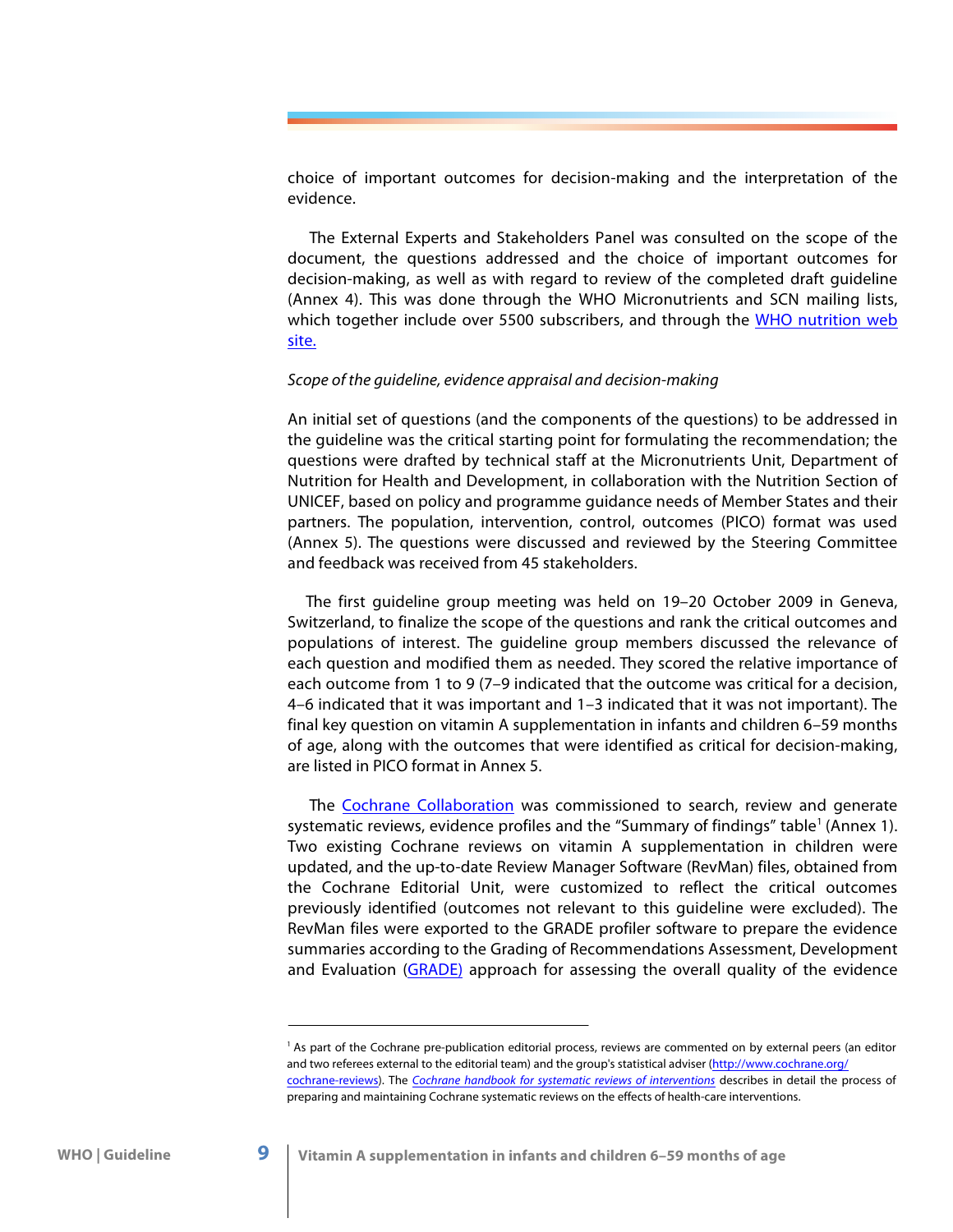<span id="page-13-0"></span>(*29*) (Annex 1). GRADE considers: the study design; the limitations of the studies in terms of their conduct and analysis; the consistency of the results across the available studies; the directness (or applicability and external validity) of the evidence with respect to the populations, interventions and settings where the proposed intervention may be used; and the precision of the summary estimate of the effect.

 Both the systematic reviews and the GRADE evidence profiles for each of the critical outcomes were used for drafting the guideline. A second guideline group meeting was held on 16–18 March 2011 in Geneva, Switzerland, to review the evidence, discuss the draft recommendation, and to determine its strength, taking into consideration: (i) desirable and undesirable effects of this intervention; (ii) the quality of the available evidence; (iii) values and preferences related to the intervention in different settings; and (iv) the cost of options available to health-care workers in different settings (Annex 6). Consensus was defined as agreement by simple majority of the guideline group members. WHO staff present at the meeting as well as other external technical experts involved in the collection and grading of the evidence were not allowed to vote. There were no strong disagreements among the guideline group members.

 The External Experts and Stakeholders Panel was again consulted on the draft guideline. Feedback was received from 12 stakeholders. WHO staff then finalized the guideline and submitted it for clearance by WHO before publication.

## **Management of conflicts of interest**

According to the rules in the WHO *[Basic documents](http://apps.who.int/gb/bd/)* (*30*), all experts participating in WHO meetings must declare any interest relevant to the meeting prior to their participation. The conflicts of interest statements for all guideline group members were reviewed by the responsible technical officer and the relevant departments before finalization of the group composition and invitation to attend a guideline group meeting. All guideline group members and participants of the guideline development meetings submitted a Declaration of Interests Form along with their curriculum vitae before each meeting. In addition, they verbally declared potential conflicts of interest at the beginning of each meeting. The procedures for management of conflicts of interests strictly followed the WHO *Guidelines for declaration of interests (WHO experts)* (*31*). The potential conflicts of interest declared by members of the guideline group are summarized below.

• Professor Michael Clarke declared being Director of the UK Cochrane Centre and a member of The Cochrane Collaboration. Professor Clarke was not personally involved in the preparation or management of the systematic reviews on vitamin A supplementation used for this guideline, although some of his colleagues were involved.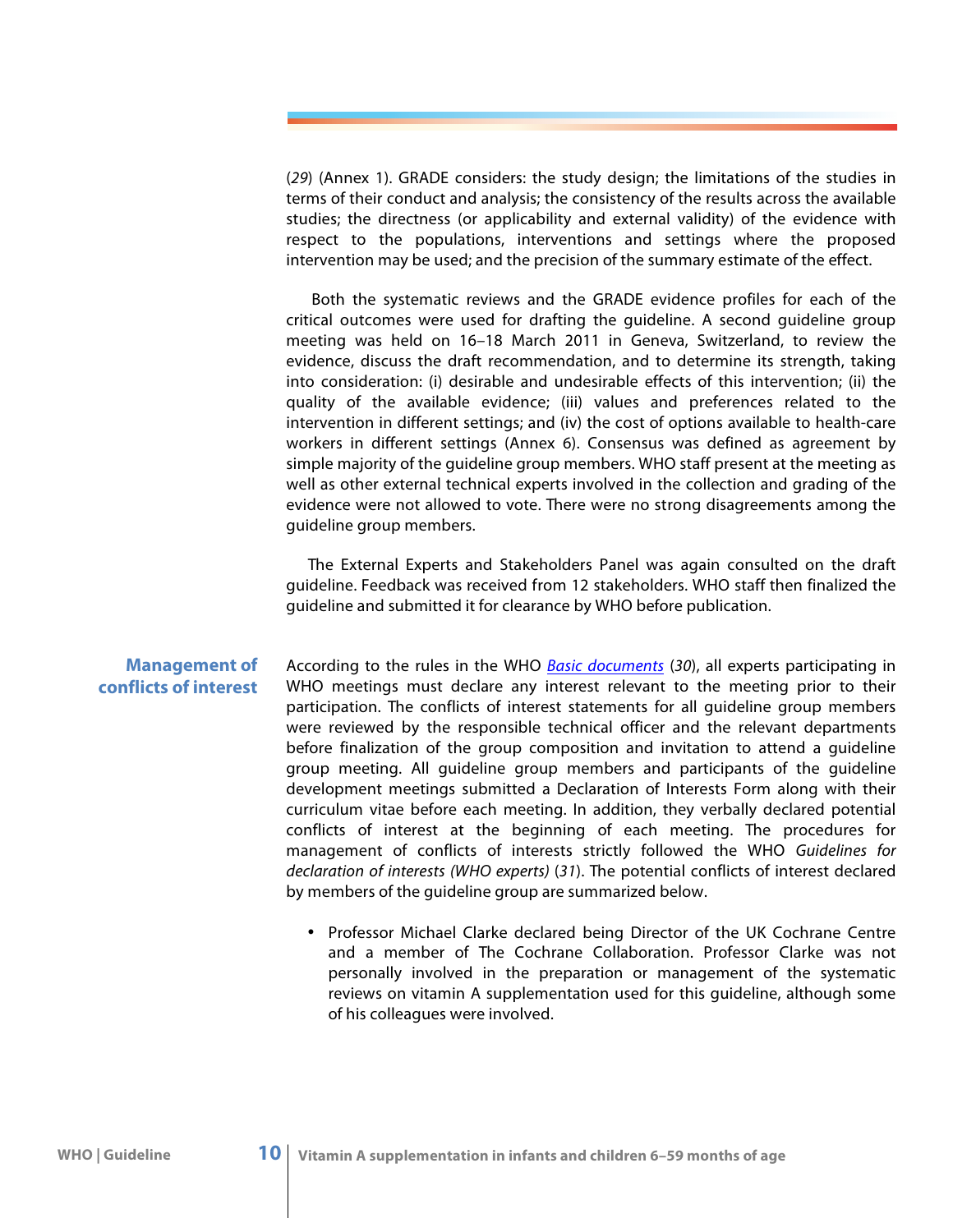- <span id="page-14-0"></span>• Dr Jean Humphrey declared that her research unit received research grants from 1996 to 2009 for the Zimbabwe Vitamin A for Mothers and Babies Project (ZVITAMBO) from various organizations, including the Nestlé Foundation, BASF, and the Pediatric AIDS Foundation, which receives its core funds from various organizations including Johnson & Johnson and the Abbott Fund. Sub-studies were also supported by Support for Analysis and Research in Africa (SARA) and Linkages Projects, both managed by the Academy for Educational Development (AED). To our knowledge, other than BASF, none of these companies nor their commercial sponsors directly or indirectly produce vitamin A supplements.
- Dr Charles Stephensen declared receiving research funds from WHO for the conduct of a human study on the efficacy of newborn vitamin A supplementation in improving immune function and from the United States National Institutes of Health for the conduct of studies on vitamin A and immune function in mice.
- Dr Sherry Tanumihardjo declared receiving remuneration as a technical consultant for the International Atomic Energy Agency (IAEA) and an honorarium from HarvestPlus. She also received research support from: HarvestPlus for a vitamin A efficacy study in Zambian children fed orange maize and for a banana study in gerbils to determine the vitamin A value of provitamin A carotenoids; the United States National Institutes of Health for developing a 13C retinol isotope dilution test; the United States Department of Agriculture (USDA) for the use of  $\alpha$ -retinol as a chylomicron tag in rats and pigs; and WHO for mechanistic studies to understand neonatal vitamin A supplementation using the sow-piglet dyad model. In addition, she received reimbursement for travel expenses from IAEA, HarvestPlus and WHO to attend meetings. To our knowledge, neither HarvestPlus nor its commercial sponsors directly or indirectly produce vitamin A supplements.

External resource persons were invited to the meetings as observers and to provide technical input, but they did not participate in the decision-making processes.

**Plans for updating the guideline**  The recommendation in this guideline will be reviewed in 2016. If new information is available at that time, a guideline review group will be convened to evaluate the new evidence and revise the recommendation. The Department of Nutrition for Health and Development at the WHO headquarters in Geneva, along with its internal partners, will be responsible for coordinating the guideline update, following the formal *[WHO handbook for guideline development](http://www.who.int/hiv/topics/mtct/grc_handbook_mar2010_1.pdf)* (*28*) procedures. WHO welcomes suggestions regarding additional questions for evaluation in the guideline when it is due for review.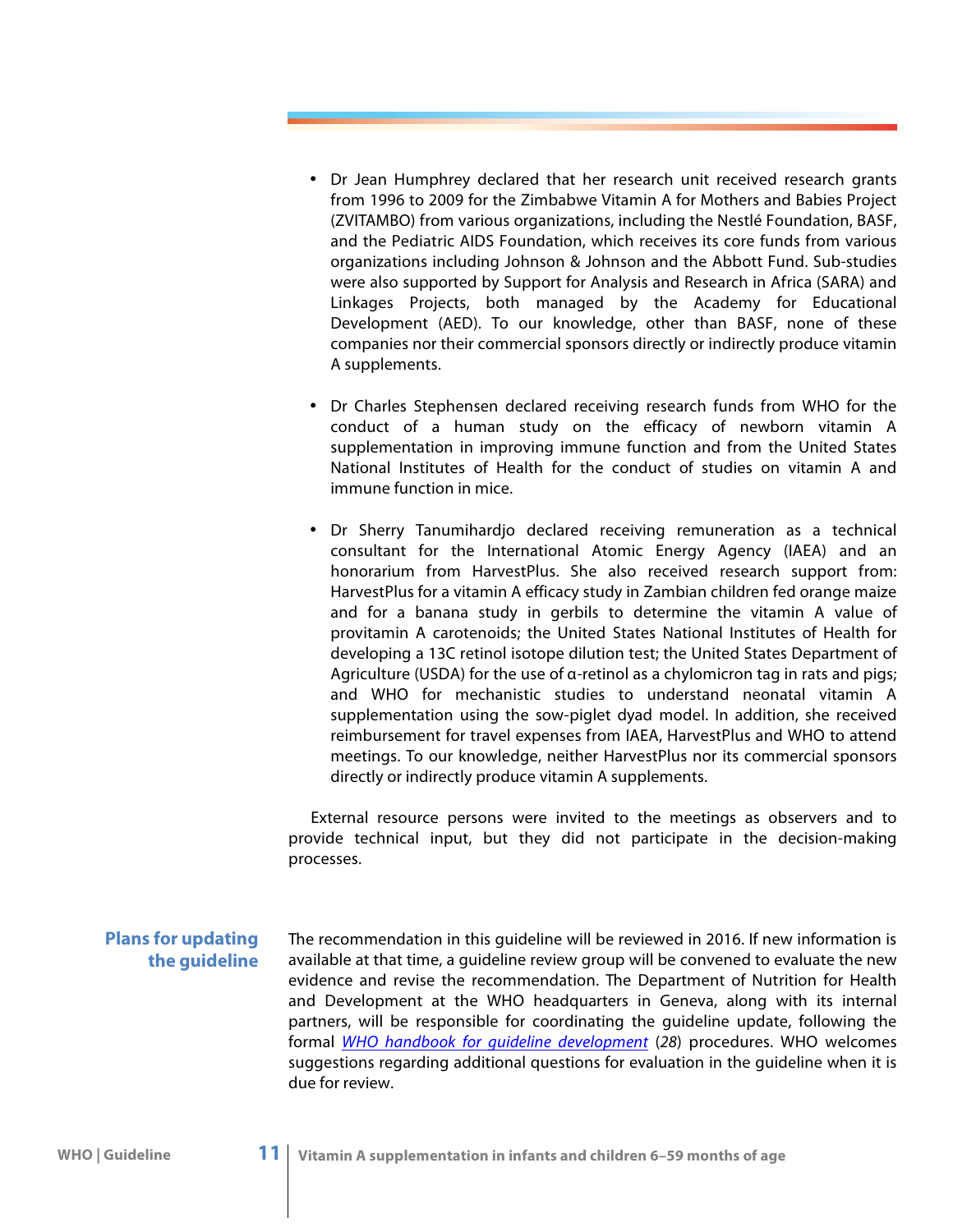## <span id="page-15-0"></span>**References**

- 1. *Global prevalence of vitamin A deficiency in populations at risk 1995–2005. WHO Global Database on Vitamin A Deficiency*. Geneva, World Health Organization, 2009 (http://whqlibdoc.who.int/publications/2009/9789241598019\_eng.pdf, accessed 21 May 2011).
- 2. Sommer A, West KP Jr. *Vitamin A deficiency: health, survival, and vision*. New York, Oxford University Press, 1996.
- 3. *Global health risks: mortality and burden of disease attributable to selected major risks*. Geneva, World Health Organization, 2009 (http://www.who.int/healthinfo/global\_burden\_disease/GlobalHealthRisks\_report\_full.pdf, accessed 20 May 2011).
- 4. Imdad A et al. Vitamin A supplementation for preventing morbidity and mortality in children from 6 months to 5 years of age. *Cochrane Database of Systematic Reviews,* 2010, (12):CD008524 (http://onlinelibrary.wiley.com/o/cochrane/clsysrev/articles/CD008524/pdf\_fs.html, accessed 20 May 2011).
- 5. Villamor E, Fawzi WW. Effects of Vitamin A supplementation on immune responses and correlation with clinical outcomes. *Clinical Microbiology Reviews*, 2005, 3: 446–464.
- 6. Stephensen CB. Vitamin A, infection, and immune function. *Annual Review of Nutrition*, 2001, 21:167–192.
- 7. Ross AC. Vitamin A supplementation and retinoic acid treatment in the regulation of antibody responses in vivo. *Vitamins and Hormones*, 2007, 75:197–222.
- 8. WHO, UNICEF, IVACG Task Force. *Vitamin A supplements: a guide to their use in the treatment and prevention of vitamin A deficiency and xerophthalmia*, 2nd ed. Geneva, World Health Organization, 1997 (http://whqlibdoc.who.int/publications/1997/9241545062.pdf, accessed 20 May 2011).
- 9. WHO, UNICEF. *Integration of vitamin A supplementation with immunization: policy and programme implications*. Geneva, World Health Organization, 1998 ([http://whqlibdoc.who.int/hq/1998/](http://whqlibdoc.who.int/hq/1998/WHO_EPI_GEN_98.07.pdf) [WHO\\_EPI\\_GEN\\_98.07.pdf](http://whqlibdoc.who.int/hq/1998/WHO_EPI_GEN_98.07.pdf), accessed 20 May 2011).
- 10. *The state of the world's children 2011*. New York, United Nations Children's Fund, 2011.
- 11. West KP Jr, Sommer A. *Delivery of oral doses of vitamin A to prevent vitamin A deficiency and nutritional blindness. A state-of-the-art review*. Nutrition Policy Discussion Paper No 2. Rome, United Nations Administrative Committee on Coordination, Subcommittee on Nutrition, 1987.
- 12. Swaminathan MC, Susheela TP, Thimmayamma VS. Field prophylactic trial with a single annual oral massive dose of vitamin A. *American Journal of Clinical Nutrition*, 1970, 23:119–122.
- 13. Bauernfeind JC. *The safe use of vitamin A*. Washington, DC, International Vitamin A Consultative Group, 1980.
- 14. Micronutrient Initiative. *Vitamin A: the scope of the problem*. Ottawa, Micronutrient Initiative, 2011 (www.micronutrient.org/English/View.asp?x=577&id=440, accessed 31 January 2011).
- 15. West KP Jr, Klemm RDW, Sommer A. Vitamin A saves lives. Sound science, sound policy [commentary]. *World Nutrition*, 2010, 1:211–229.
- 16. Ching P et al. Childhood mortality impact and costs of integrating vitamin A supplementation into immunization campaigns. *American Journal of Public Health*, 2000, 90:1526–1529.
- 17. MOST, USAID. *Cost analysis of the national vitamin A supplementation programs in Ghana, Nepal, and Zambia: a synthesis of three studies*. Arlington, VA, USAID, 2004 (http://www.mostproject.org/IVACG/GhanaNepalZambiaSythesis.pdf, accessed 20 May 2011).

**WHO | Guideline 12 Vitamin A supplementation in infants and children 6–59 months of age**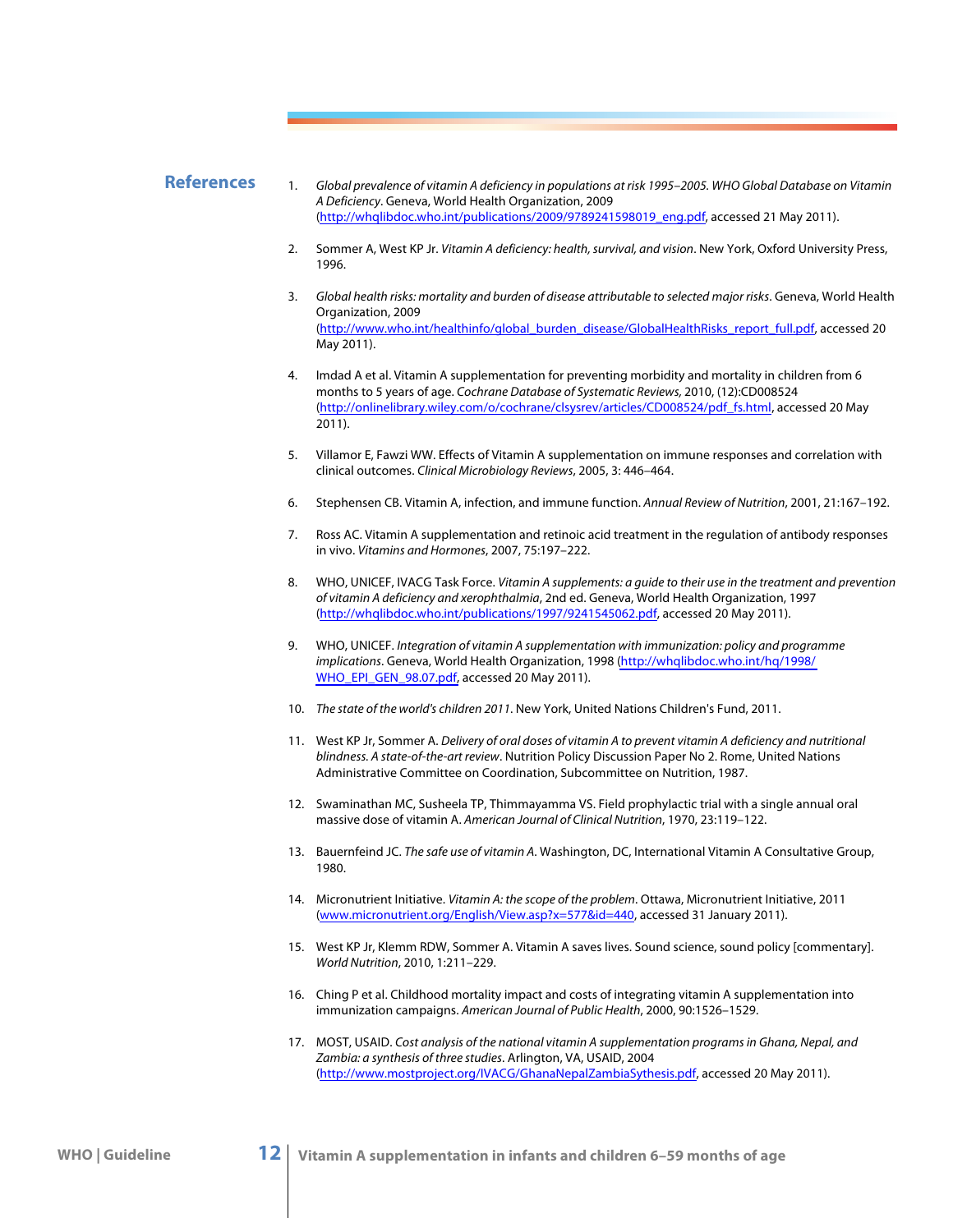- 18. Irlam JH et al. Micronutrient supplementation in children and adults with HIV infection. *Cochrane Database of Systematic Reviews,* 2010, (12):CD003650 (http://onlinelibrary.wiley.com/o/cochrane/clsysrev/articles/CD003650/pdf\_fs.html, accessed 20 May 2011).
- 19. Savy M et al. Landscape analysis of interactions between nutrition and vaccine responses in children. *Journal of Nutrition*, 2009, 139:2154S–2218S.
- 20. *WHO model list of essential medicines 16th list (updated).* Geneva, World Health Organization, 2010 (http://www.who.int/medicines/publications/essentialmedicines/Updated\_sixteenth\_adult\_list\_en.pdf, accessed 20 May 2011).
- 21. WHO, FAO. *Vitamin and mineral requirements in human nutrition,* 2nd ed. Geneva, World Health Organization, 2004 (http://whqlibdoc.who.int/publications/2004/9241546123.pdf, accessed 20 May 2011).
- 22. Allen L et al., eds. *Guidelines on food fortification with micronutrients.* Geneva, World Health Organization, 2006 (http://www.who.int/nutrition/publications/micronutrients/9241594012/en/index.html, accessed 20 May 2011).
- 23. *Quality assurance of pharmaceuticals: meeting a major public health challenge*. *the WHO Expert Committee on Specifications for Pharmaceutical Preparations.* Geneva, World Health Organization, 2007 (http://www.who.int/medicines/publications/brochure\_pharma.pdf, accessed 20 May 2011).
- 24. *Indicators for assessing vitamin A deficiency and their application in monitoring and evaluating intervention programmes*. Geneva, World Health Organization, 1996 (WHO/NUT/96.10; http://www.who.int/nutrition/publications/micronutrients/vitamin\_a\_deficieny/WHONUT96.10.pdf, accessed 20 May 2011).
- *25. Serum retinol concentrations for determining the prevalence of vitamin A deficiency in populations.* Vitamin and Mineral Nutrition Information System. Geneva, World Health Organization, 2011 (WHO/NMH/NHD/MNM/11.3; (http://www.who.int/vmnis/indicators/retinol.pdf, accessed 18 April 2011).
- 26. *Treating measles in children*. Geneva, World Health Organization, 2004 (WHO/EPI/TRAM/97.02 (updated 2004); http://www.who.int/immunization\_delivery/interventions/TreatingMeaslesENG300.pdf, accessed 04 May 2011).
- 27. WHO/CDC. Logic model for micronutrient interventions in public health. Vitamin and Mineral Nutrition Information System. Geneva, World Health Organization, 2011 (WHO/NMH/NHD/MNM/11.5; http://www.who.int/vmnis/toolkit/WHO-CDC\_Logic\_Model.pdf, accessed 20 May 2011).
- 28. *WHO handbook for guideline development*. Guidelines Review Committee. Draft March 2010. Geneva, World Health Organization, 2010.
- 29. Atkins D et al. Grading quality of evidence and strength of recommendations. *British Medical Journal*, 2004, 328:1490.
- 30. *Basic documents*, 47th ed. Geneva, World Health Organization, 2009 (http://apps.who.int/gb/bd/, accessed 19 May 2011).
- 31. *Guidelines for declaration of interests (WHO experts)*. Geneva, World Health Organization, 2010.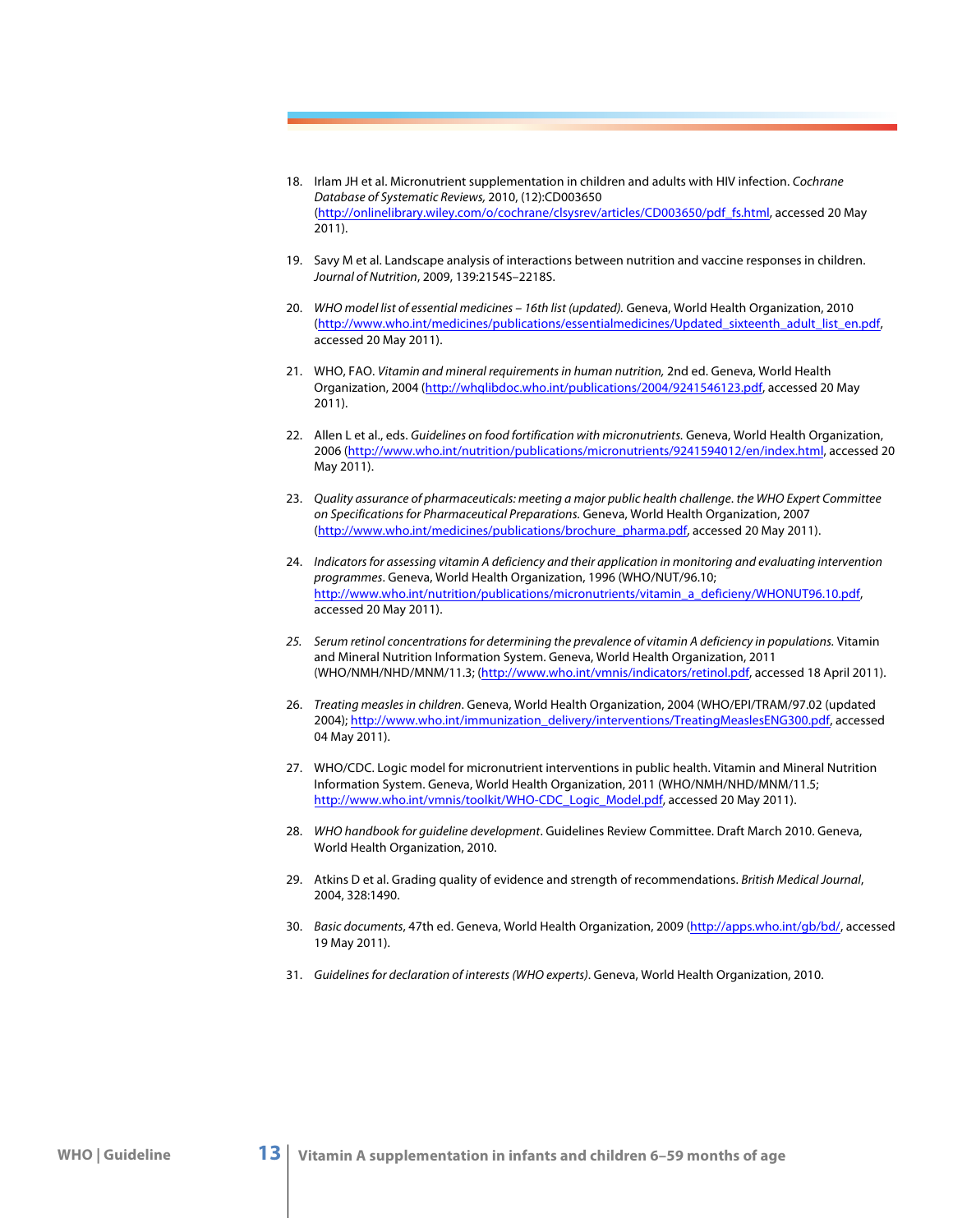# <span id="page-17-0"></span>**Annex 1 GRADE "Summary of findings" table**

#### **Vitamin A supplementation in infants and young children 6–59 months of age**

**Patient or population:** Infants and young children 6–59 months of age

**Settings:** Low- and middle-income countries

**Intervention:** Vitamin A supplementation

| <b>Outcomes</b>                                                                                         | <b>Relative effect</b><br>(95% CI) | <b>Number of</b><br><b>participants</b><br>(studies) | <b>Quality of the</b><br>evidence<br>$(GRADE)*$ | <b>Comments</b>                                                         |
|---------------------------------------------------------------------------------------------------------|------------------------------------|------------------------------------------------------|-------------------------------------------------|-------------------------------------------------------------------------|
| <b>All-cause mortality</b>                                                                              | <b>RR 0.76</b>                     | 194798                                               | ⊕⊕⊕⊕                                            | Inclusion of the DEVTA trial reduced the effect size.                   |
| Follow-up: 12-96 weeks                                                                                  | $(0.69 - 0.83)$                    | (17 studies)                                         | high                                            | RR 0.76 (95% CI 0.69-0.83) to RR 0.88 (95% CI 0.84-0.94)                |
| All-cause mortality (HIV+ children)<br>Hospital files or verbal autopsy forms<br>Follow-up: 6-24 months | <b>RR 0.55</b><br>$(0.37 - 0.82)$  | 262<br>(3 studies)                                   | ⊕⊕⊕⊕<br>moderate <sup>1</sup>                   |                                                                         |
| Diarrhoea-related mortality                                                                             | <b>RR 0.72</b>                     | 90 951                                               | ⊕⊕⊕⊕                                            | Total number of participants reflects number randomized to studies.     |
| Follow-up: 48-104 weeks                                                                                 | $(0.57 - 0.91)$                    | (7 studies)                                          | moderate <sup>2</sup>                           | The analysis combined cumulative risk and risk per/1000 years follow-up |
| <b>Measles-related mortality</b>                                                                        | <b>RR 0.80</b>                     | 88 261                                               | ⊕⊕⊕⊕                                            | Total number of participants reflects number randomized to studies.     |
| Follow-up: 52-104 weeks                                                                                 | $(0.51 - 1.24)$                    | (5 studies)                                          | moderate <sup>3</sup>                           | The analysis combined cumulative risk and risk per/1000 years follow-up |
| Lower respiratory tract infection-related mortality                                                     | <b>RR 0.78</b>                     | 90 951                                               | ⊕⊕⊕⊝                                            | Total number of participants reflects number randomized to studies.     |
| Follow-up: 48-104 weeks                                                                                 | $(0.54 - 1.14)$                    | (7 studies)                                          | low <sup>2,3</sup>                              | The analysis combined cumulative risk and risk per/1000 years follow-up |

CI, confidence interval; RR, risk ratio; HIV, human immunodeficiency virus.

\* GRADE Working Group grades of evidence:

**High quality:** We are very confident that the true effect lies close to that of the estimate of the effect.

Moderate quality: We have moderate confidence in the effect estimate. The true effect is likely to be close to the estimate of the effect, but there is a possibility that it is substantially different.

Low quality: Our confidence in the effect estimate is limited. The true effect may be substantially different from the estimate of the effect.

**Very low quality:** We have very little confidence in the effect estimate. The true effect is likely to be substantially different from the estimate of the effect.

<sup>1</sup> Imprecision due to few deaths and small HIV+ groups in the three studies included in the meta-analysis.

<sup>2</sup> The risk of bias assessments determined that Daulaire (1992) and Herrera (1992) were at risk of selection bias. Detection bias put the results of Daulaire (1992) at a high risk of bias.

Attrition bias was considered to put the results of Chowdhury (2002) at a high risk of bias. Baseline imbalance was noted for Agarwal (1995).

<sup>3</sup> The wide confidence intervals around the pooled effect estimate included both a reduction and an increase in the risk of mortality with vitamin A.

For details of studies included in the review, see reference (*4*).

## *(Continued overleaf)*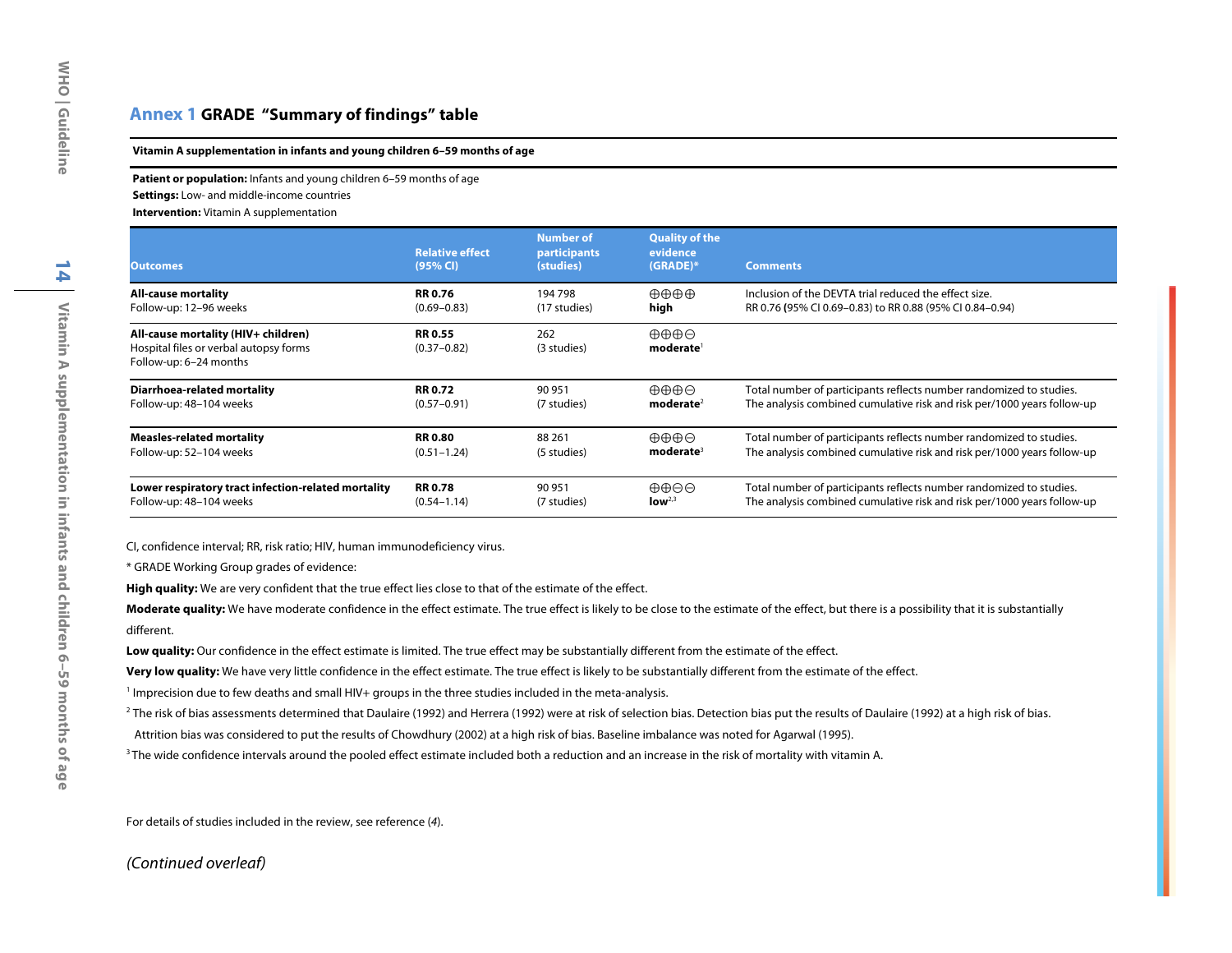## (*Continued from previous page*)

#### **Vitamin A supplementation in infants and young children 6–59 months of age**

**Patient or population:** Infants and young children 6–59 months of age

**Settings:** Low- and middle-income countries

**Intervention:** Vitamin A supplementation

| Outcomes                                                                                                                       | <b>Relative effect</b><br>(95% CI)     | <b>Number of</b><br>participants<br>(studies) | <b>Quality of the</b><br>evidence<br>$(GRADE)*$         | <b>Comments</b>                         |
|--------------------------------------------------------------------------------------------------------------------------------|----------------------------------------|-----------------------------------------------|---------------------------------------------------------|-----------------------------------------|
| Diarrhoea-related hospital admission (HIV+ children)<br>Maternal recall<br>Follow-up: 6-18 months                              | <b>RR 0.25</b><br>$(0.05 - 1.15)$      | 194<br>$(1$ study $)$                         | $\oplus \oplus \oplus \ominus$<br>moderate <sup>1</sup> | Only one study reported on this outcome |
| Diarrhoea incidence<br>Ratio of rates of episodes per child<br>Follow-up: 24-60 weeks                                          | <b>RR 0.85</b><br>(95% CI 0.82 - 0.87) | 69 972<br>(13 studies)                        | $\oplus \oplus \ominus \ominus$<br>low <sup>2,3</sup>   |                                         |
| Acute respiratory infection-related hospital admission<br>(HIV+ children)<br>Maternal recall<br>Follow-up: 6-18 months         | <b>RR 0.6</b><br>$(0.15 - 2.44)$       | 194<br>$(1$ study $)$                         | $\oplus \oplus \oplus \ominus$<br>moderate <sup>1</sup> | Only one study reported on this outcome |
| Lower respiratory tract infection-related<br>morbidity - incidence<br>Mean episodes/child per year<br>Follow-up: mean 52 weeks | <b>RR 1.14</b><br>(95% CI 0.95-1.37)   | 19 5 66<br>(9 studies)                        | $\oplus$ $\ominus$ $\ominus$<br>very low <sup>4-6</sup> |                                         |
| Vomiting<br>Follow-up: 0.14-52 weeks                                                                                           | <b>RR 2.75</b><br>$(1.81 - 4.19)$      | 2994<br>(3 studies)                           | $\oplus \oplus \ominus$<br>low <sup>7,8</sup>           |                                         |

CI, confidence interval; RR, risk ratio; HIV, human immunodeficiency virus.

\* GRADE Working Group grades of evidence:

**High quality:** We are very confident that the true effect lies close to that of the estimate of the effect.

Moderate quality: We have moderate confidence in the effect estimate. The true effect is likely to be close to the estimate of the effect, but there is a possibility that it is substantially different.

**Low quality:** Our confidence in the effect estimate is limited. The true effect may be substantially different from the estimate of the effect.

**Very low quality:** We have very little confidence in the effect estimate. The true effect is likely to be substantially different from the estimate of the effect.

<sup>1</sup> Imprecision due to wide variation in confidence intervals, which translates into wide variation in absolute effect.

<sup>2</sup> The risk of bias assessment determined that four studies contributing just over 25% weight of the estimated effect were at risk of selection or attrition bias.

 $3$  The I<sup>2</sup> was 95%, and the results of Cheng (1993), Chowdhury (2002) and Herrera (2002) demonstrated clear evidence of benefit and were discordant with the results of the other studies.

<sup>4</sup> The risk of bias assessment determined that Cheng (1993), Chowdhury (2002) and Kartasasmita (1995) were at high risk of attrition bias.

<sup>5</sup> Diagnostic procedures were not consistent across the studies.

<sup>6</sup> The confidence intervals around the pooled effect included small benefit and a meaningful increase in the risk of respiratory tract infections.

 $7$  The follow-up was spread between 1 day and 52 weeks.

<sup>8</sup> There was some evidence of underreporting of adverse events in some of the studies, and the low number of trials giving data in relation to the large number of studies included overall, means that this selective reporting of adverse events cannot be excluded.

For details of studies included in the review, see reference (*4*).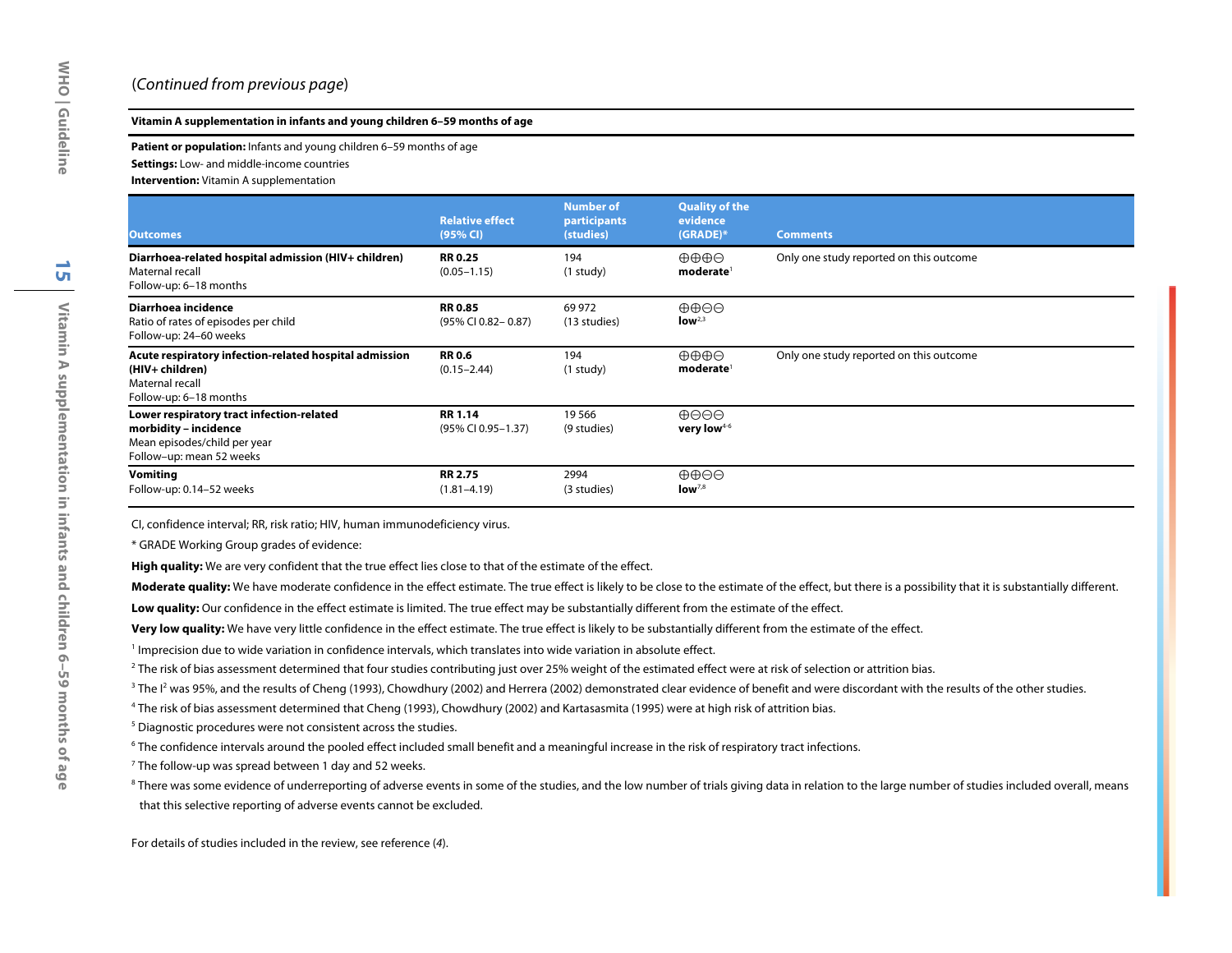#### <span id="page-19-0"></span>Members of the WHO/UNICEF Steering Committee for guidelines on vitamin A **supplementation Annex 2**

## *WHO*

**Dr Rajiv Bahl** Medical Officer Newborn and Child Health and Development Unit Department of Child and Adolescent Health and Development

## **Ms Tracey Goodman**

Technical Officer Expanded Programme on Immunization Plus Unit Department of Immunization, Vaccines and Biologicals

#### **Dr Matthews Mathai**

Medical Officer Norms and Country Support Cooperation Unit Department of Making Pregnancy Safer

#### **Dr Mario Merialdi**

Coordinator Improving Maternal and Perinatal Health Unit Department of Reproductive Health and Research

#### **Dr Juan Pablo Peña-Rosas**

Coordinator Micronutrients Unit Department of Nutrition for Health and Development

#### **Dr Lisa Rogers**

Technical Officer Micronutrients Unit Department of Nutrition for Health and Development

### *UNICEF*

**Mr Arnold Timmer** Senior Adviser Micronutrients Unit UNICEF Nutrition Section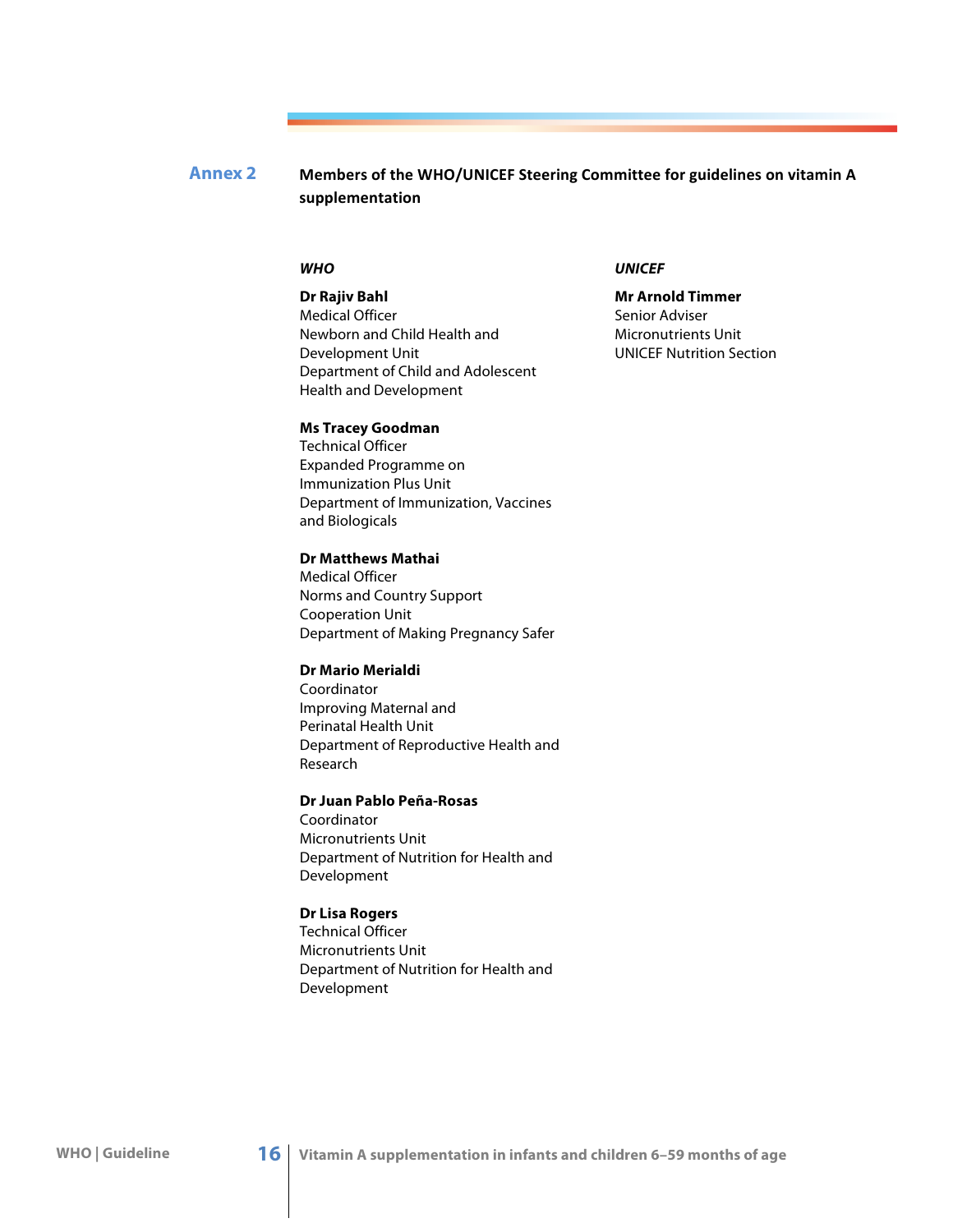## <span id="page-20-0"></span>**Annex 3 Members'of'the'Vitamin'A'Supplementation'Guideline'Group,'WHO'Secretariat'** and external resource experts

#### **A.'Members'of'the'Vitamin'A'Supplementation'Guideline'Group**

(Note: the areas of expertise of each guideline group member are given in italics)

#### **Professor Hany Abdel-Aleem**

**Assiut University Hospital** Assiut, Egypt *Obstetrics)and)gynaecology*

## **Professor Michael Clarke** University of Oxford Oxford, England *Methods*

**Dr'Anna'Coutsoudis** University of KwaZulu-Natal Durban, South Africa *Vitamin)A,)infectious)disease*

## **Dr M. Monir Hossain** Bangladesh Institute of Child Health and Dhaka Shishu (Children) Hospital Sher-e-Bangla Nagar Dhaka, Bangladesh *Neonatology*

## **Dr'Jean'Humphrey** Zimbabwe Vitamin A for Mothers and Babies Project (ZVITAMBO) Harare, Zimbabwe *Vitamin)A,)human)immunodeficiency) virus)(HIV)*

## **Dr'Yustina'Anie'Indriastuti** Indonesian Medical Doctor Nutrition Society Jakarta, Indonesia **Programme Manager**

## **Dr'Marzia'Lazzerini** Institute for Maternal and Child Health Trieste, Italy *Methods,)paediatrics*

## **Dr'Pavitra'Mohan** UNICEF India Country Office New Delhi, India *Paediatrics*

**Dr'Rintaro'Mori** University of Tokyo Tokyo, Japan *Paediatrics*

Dr A. Catherine Ross Pennsylvania State University University Park, United States of America *Vitamin)A,)immunology*

**Dr Isabella Sagoe-Moses** Ghana Health Service - Ministry of Health Accra, Ghana *Programme)Manager*

#### **Dr'Claudia'Saunders**

Instituto de Nutrição Josué de Castro Universidade Federal do Rio de Janeiro Rio de Janeiro, Brazil *Vitamin)A)research)programmes*

## **Dr'Prak'Sophonneary**

National Maternal and Child Health Center Ministry of Health Phnom Penh, Cambodia *Programme)Manager*

#### **Dr Charles Stephensen**

USDA Western Human Nutrition Research **Center** Davis, United States of America *Vitamin)A,)immunology*

### **Dr'Sherry'Tanumihardjo**

University of Wisconsin Madison, United States of America *Vitamin)A)metabolism*

#### **Dr'Khalid'Yunis**

American University of Beirut Beirut, Lebanon *Neonatology,)perinatology*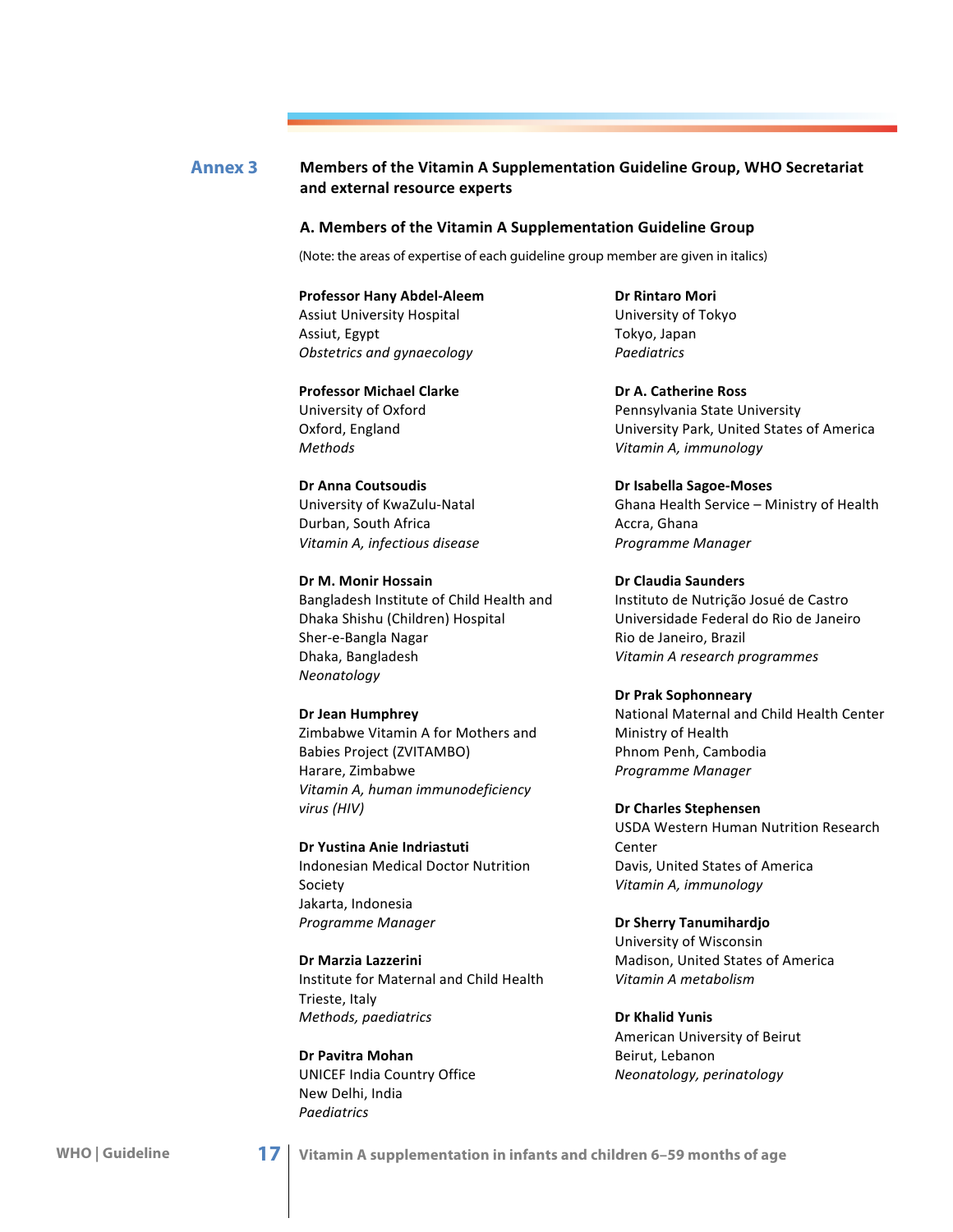## **B.'WHO**

**Mr'Joseph'Ashong** Intern (rapporteur) Micronutrients Unit Department of Nutrition for Health and Development

**Dr'Francesco'Branca** Director Department of Nutrition for Health and Development

**Ms'Emily Cercone' '** Intern (rapporteur) Micronutrients Unit Department of Nutrition for Health and Development

**Dr'Luz'Maria'de'Regil** Epidemiologist Micronutrients Unit Department of Nutrition for Health and Development

**Dr'Chris'Duncombe** Medical Officer Anti-retroviral Treatment and HIV Care Unit Department of HIV/AIDS

**Dr'Davina'Ghersi Team Leader** International Clinical Trials Registry Platform Department of Research Policy and

**Dr Ahmet Metin Gulmezoglu** Medical Officer Technical Cooperation with Countries for Sexual and Reproductive Health Department of Reproductive Health and **Research** 

**Dr Regina Kulier Scientist** Guideline Review Committee Secretariat Department of Research Policy and Cooperation

**Dr'José'Martines'** Coordinator Newborn and Child Health and Development Unit Department of Child and Adolescent Health and Development

**Ms'Sueko'Matsumura** Intern (rapporteur) Micronutrients Unit Department of Nutrition for Health and Development

**Dr Sant-Rayn Pasricha** Intern (rapporteur) Micronutrients Unit Department of Nutrition for Health and Development

### **C.'WHO'regional'offices''**

Cooperation

**Dr'Abel'Dushimimana** Medical Officer WHO Regional Office for Africa Brazzaville, Congo

**Dr'Chessa'Lutter** Regional Adviser Unit on Child and Adolescent Health WHO Regional Office for the Americas/ Pan American Health Organization Washington, United States of America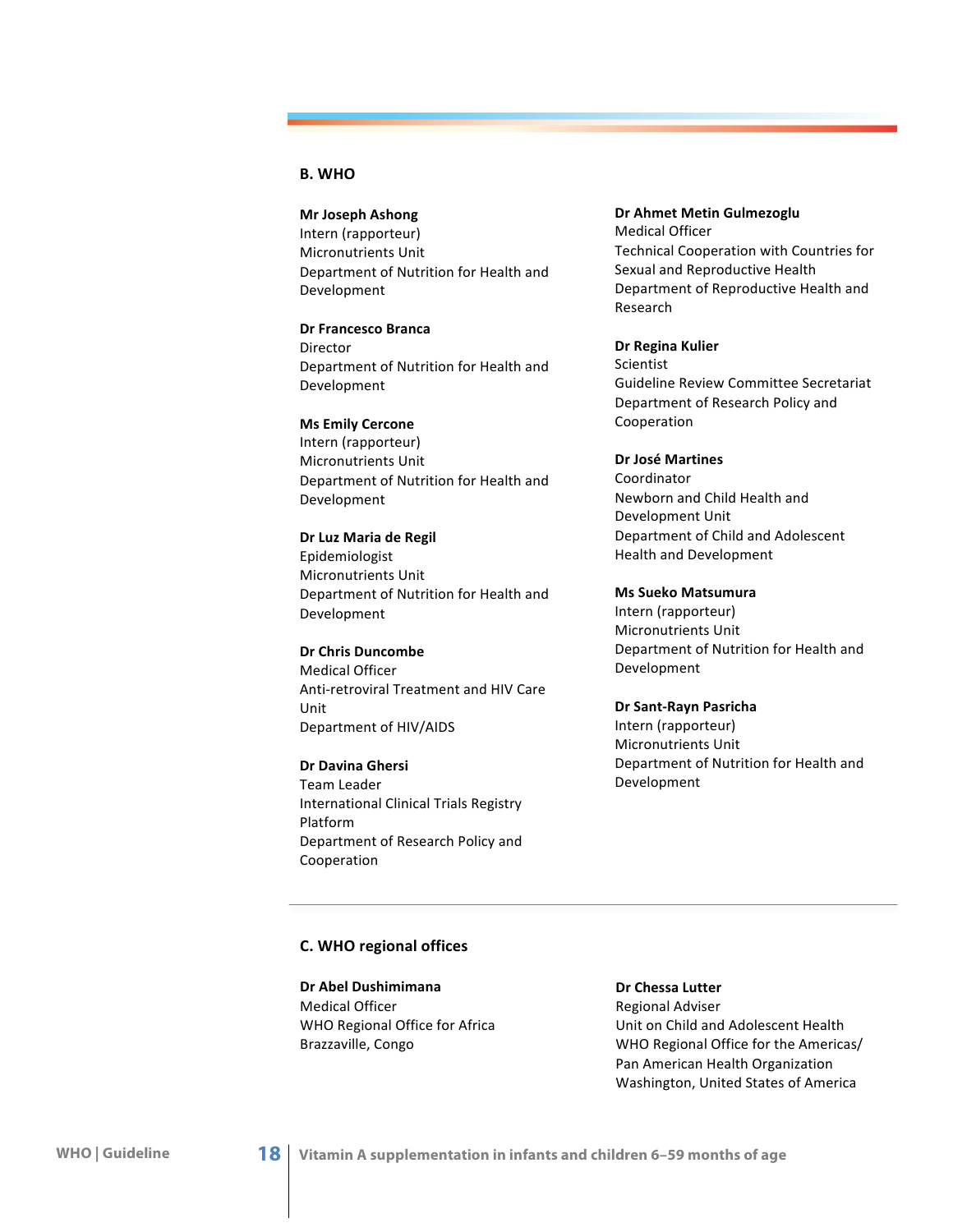## **Dr'Kunal'Bagchi** Regional Adviser Nutrition and Food Safety WHO Regional Office for South-East Asia New Delhi, India

**Dr'Joao'Breda** Scientist WHO Regional Office for Europe Copenhagen, Denmark

#### **Dr Ayoub Al-Jawaldeh**

Regional Adviser Nutrition WHO Regional Office for the Eastern Mediterranean Cairo, Egypt

## **Dr Tommaso Cavalli-Sforza**

Regional Adviser Nutrition WHO Regional Office for the Western Pacific Manila, Philippines

### **D. External resource experts**

**Dr'Denise'Coitinho'Delmuè** United Nations System Standing Committee on Nutrition (SCN) Geneva, Switzerland

**Dr Rafael Flores-Ayala** Centers for Disease Control and Prevention (CDC) Atlanta, United States of America

**Ms'Alison'Greig** Micronutrient Initiative Ottawa, Canada

**Mr'Toby'Lasserson** Cochrane Editorial Unit London, England

**Dr Lynnette Neufeld** Micronutrient Initiative Ottawa, Canada

#### **Dr'Mathilde'Savy**

Institut de Recherche pour le Développement (IRD) Montpellier, France

#### **Dr'David'Tovey**

Cochrane Editorial Unit London, England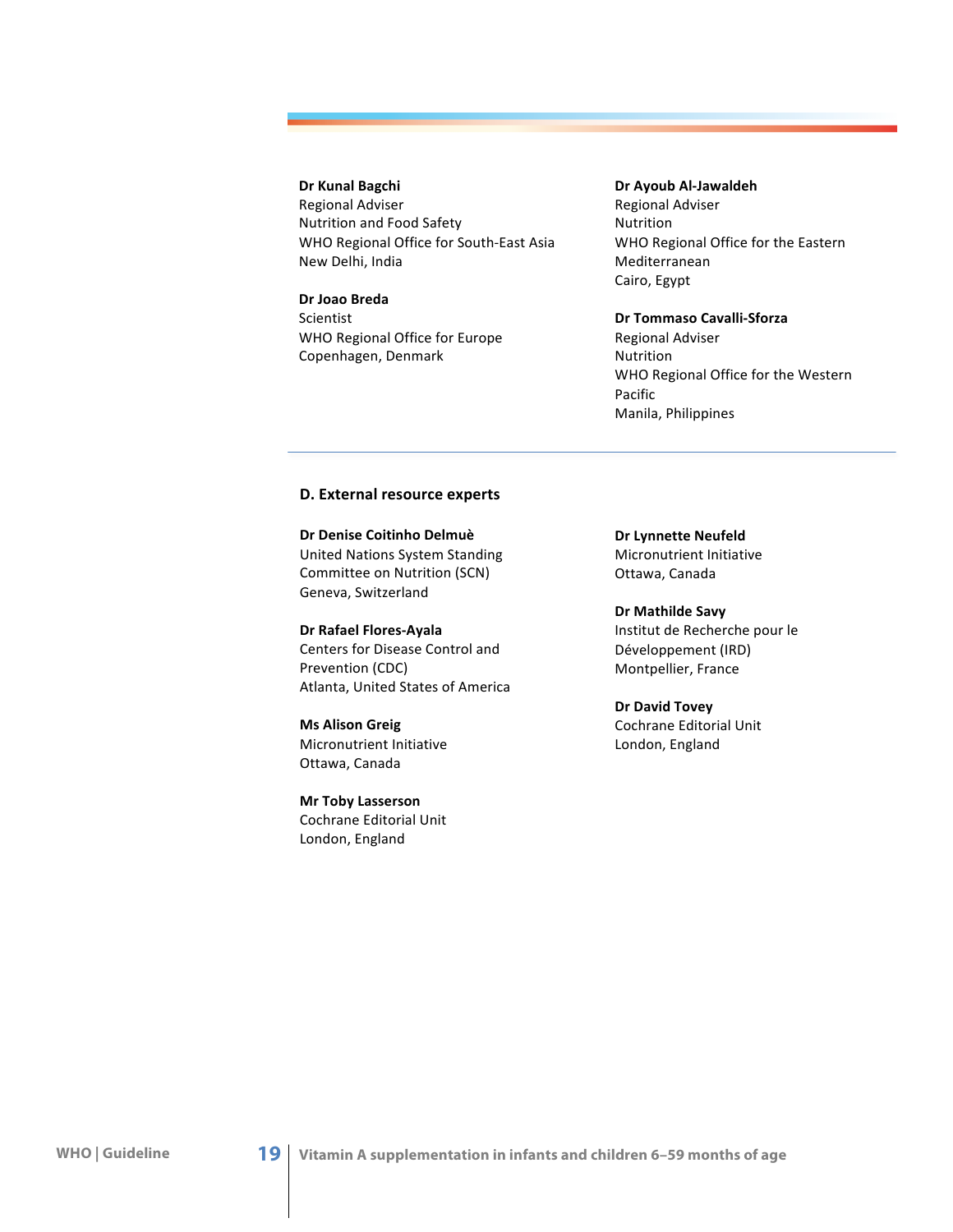## <span id="page-23-0"></span>**Annex 4 Members of the External Experts and Stakeholders Panel**

**A.'Members'commenting'on'priority'questions'on'vitamin'A'supplementation' (October'2009)**

**Engineer Alaa I. Abu Rub** Ministry of Health Palestinian National Authority Ramallah, West Bank and Gaza Strip

**Dr'Clayton'Ajello** Vitamin Angels Santa Barbara, United States of America

**Dr'Mohamed'Ag'Ayoya** UNICEF, India Country Office New Delhi, India

**Professor'Hassan'Aguenaou** Ibn Tofail University Kénitra, Morocco

**Mrs'Deena'Alasfoor** Ministry of Health Muscat, Oman

**Ms Maria Theresa Alvarez** Academy for Educational Development (AED) - A2Z Project Manila, Philippines

**Mr'Ravi'Raj'Atrey** SOS Children's Villages of India New Delhi, India

**Mr'Shawn Baker** Helen Keller International Dakar-Yoff, Senegal

**Dr Christine Stabell Benn** Bandim Health Project Statens Serum Institut Copenhagen, Denmark

**Dr'Djibril'Cissé** Helen Keller International Dakar-Yoff, Senegal

**Professor'Pradeep'Deshmukh** Dr Sushila Nayar School of Public Health Mahatma Gandhi Institute of Medical Sciences Sewagram, India

**Dr'Amol'Dongre** Mahatma Gandhi Institute of Medical Sciences Sewagram, India

**Dr'Masako'Fujita** Michigan State University East Lansing, United States of America

**Dr'Bishan Garg** Dr Sushila Nayar School of Public Health Mahatma Gandhi Institute of Medical Sciences Sewagram, India

**Dr'Ajay'Gaur GR** Medical College Gwalior, India

**Ms'Alison'Greig** Micronutrient Initiative Ottawa, Canada

**Dr Laurence M. Grummer-Strawn** Centers for Disease Control and Prevention (CDC) Atlanta, United States of America

**Dr Maria Claret C.M. Hadler** Federal University of Goiás Goiânia, Brazil

**Dr'Samia'Halileh** Institute of Community and Public Health **Birzeit University** Birzeit, West Bank and Gaza Strip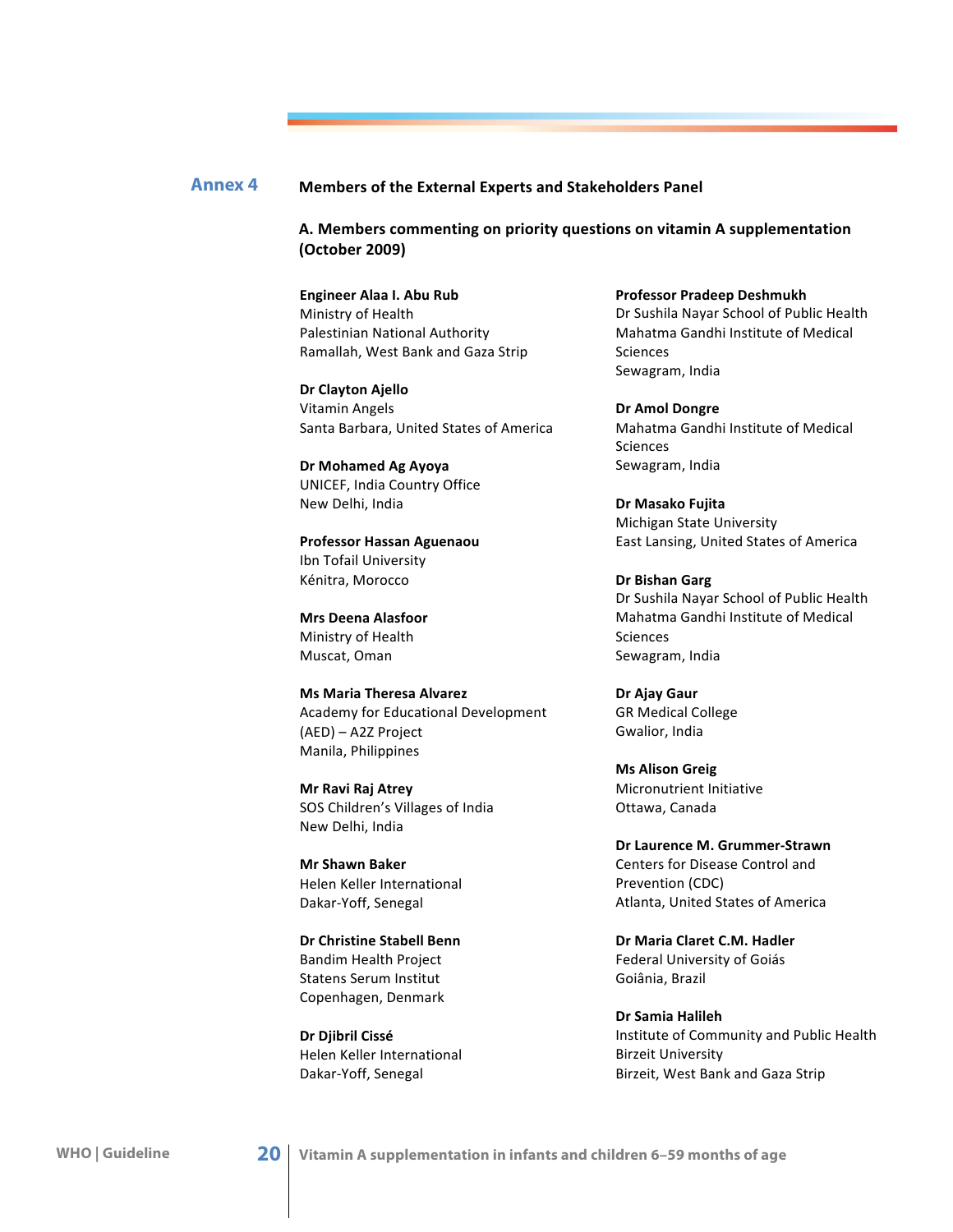**Ms'Nancy'J.'Haselow** Helen Keller International Phnom Penh, Cambodia

**Dr'Jocelyn'A.'Juguan** Food and Nutrition Research Institute Department of Science and Technology Manila, Philippines

**Dr'Umesh'Kapil** All India Institute of Medical Sciences New Delhi, India

**Dr'Chen'Ke** Maternal and Children's Health Care Hospital Chengdu, China

**Dr'Klaus'Kraemer** Sight and Life Basel, Switzerland

**Mr'Hou'Kroen** Helen Keller International Phnom Penh, Cambodia

**Dr'Anand'Lakshman** Micronutrient Initiative New Delhi, India

**Ms'Ada'Lauren** Vitamin Angels Santa Barbara, United States of America

**Dr'Tingyu Li** Children's Hospital of Chongqing Medical University Chongqing, China

**Dr'Georg'Lietz** Newcastle University Newcastle upon Tyne, England

**Dr'Kurt'Long** University of Queensland Brisbane, Australia

**Dr'Zeba'Mahmud** Micronutrient Initiative Dhaka, Bangladesh

**Dr'Najat'Mokhtar** Ibn Tofail University Kénitra, Morocco

**Dr'Siti'Muslimatun** Southeast Asian Ministers of Education **Organization** Tropical Medicine and Public Health Network (SEAMEO TROPMED) Jakarta, Indonesia

**Mr'Banda'Ndiaye** Micronutrient Initiative Dakar, Senegal

**Dr'Lakshmi'Rahmathullah** Family Health and Development Research Service Foundation Madurai, India

Professor H.P.S. Sachdev Maulana Azad Medical College New Delhi, India

**Dr'Tina'Sanghvi'** Academy for Educational Development Washington, United States of America

**Ms'Dimple'Save** JICA-MP Reproductive Health Project Bhopal, India

**Dr'Al'Sommer** Johns Hopkins Bloomberg School of Public **Health** Baltimore, United States of America

**Dr'Lize'van'Stuijvenberg** Medical Research Council Cape Town, South Africa

**Dr'Hans'Verhoef** London School of Hygiene and Tropical Medicine London, England

**Dr'Sheila'Vir** Public Health Nutrition and Development Centre New Delhi, India

**WHO | Guideline 21 Vitamin A supplementation in infants and children 6–59 months of age**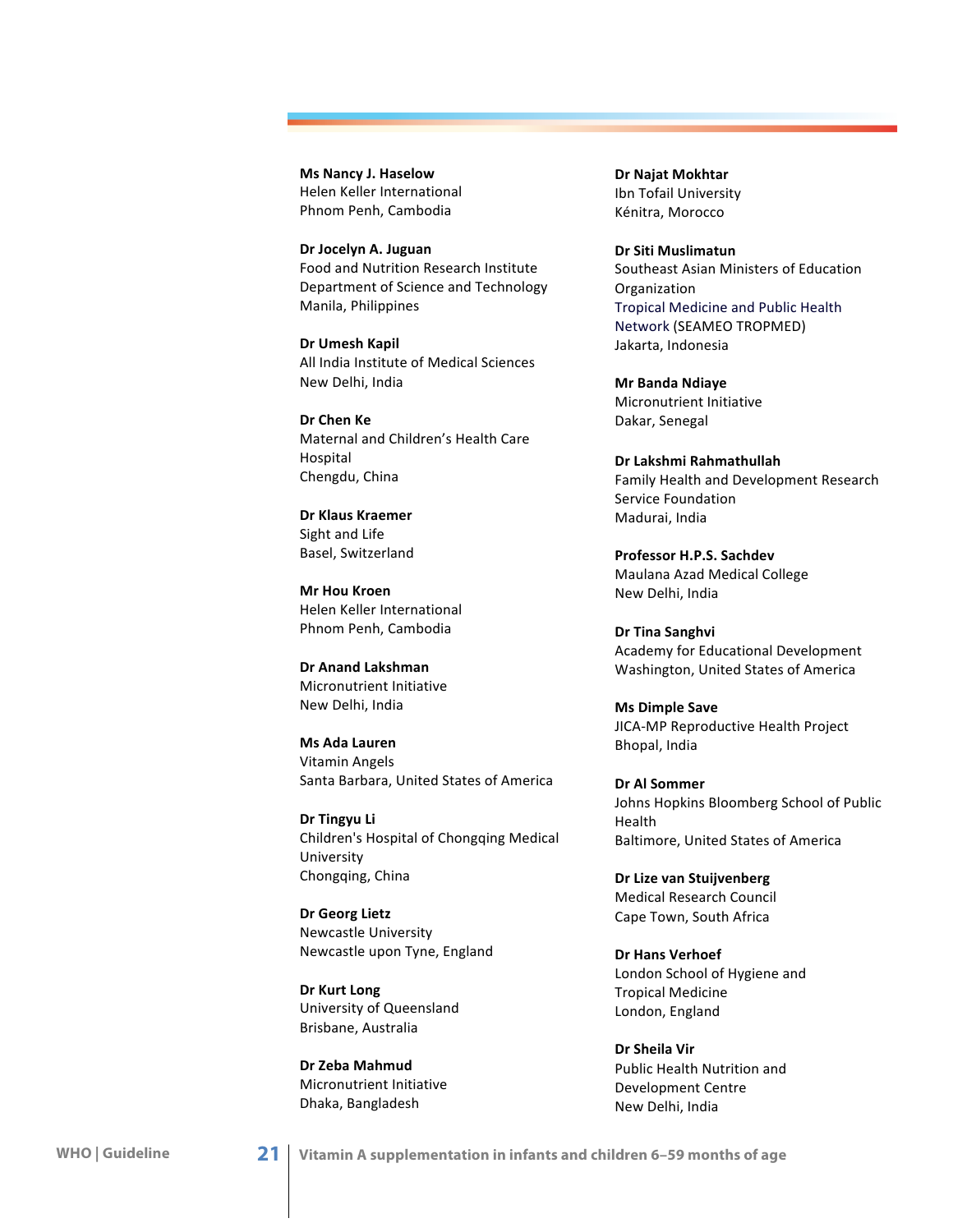**Dr'Tobias'Vogt** St Thomas Home and German Doctors Committee Frankfurt, Germany

**Dr'Jian'Zhang'Yang** Columbia University New York, United States of America **Dr'David'L.'Yeung** H.J. Heinz Company Foundation Toronto, Canada

**Dr'Xiaoying'Zheng** Institute of Population Research, Peking University Beijing, China

**B.'Members'commenting'on'the'draft'guideline'on'vitamin'A'supplementation' (March'2011)**

**Dr Christine Stabell Benn** Bandim Health Project Statens Serum Institut Copenhagen, Denmark

Professor Hans K. Biesalski Department of Biological Chemistry and Nutrition Hohenheim University Stuttgart, Germany

**Ms'Nita'Dalmiya** UNICEF Nutrition Section New York, United States of America

**Ms'Alison'Greig** Micronutrient Initiative Ottawa, Canada

**Dr'Roland'Kupka** UNICEF Regional Office for West and Central Africa Dakar-Yoff, Senegal

**Ms'Ada'Lauren** Vitamin Angels Alliance Santa Barbara, United States of America

**Dr'Teresa'Murguía'Peniche** National Center for Child and Adolescent Health Mexico City, Mexico

**Ms'Anna'Roesler** Menzies School of Health Research Casuarina, Australia

**Dr'Amal'Saeed** University of Khartoum Khartoum, Sudan

**Dr'Martha'Elizabeth'van'Stuijvenberg** South African Medical Research Council Cape Town, South Africa

**Dr'Sheila'Vir'Chander** Public Health Nutrition and Development Centre New Delhi, India

**Dr'Frank'Wieringa'** Institut de Recherche pour le Développement Marseilles, France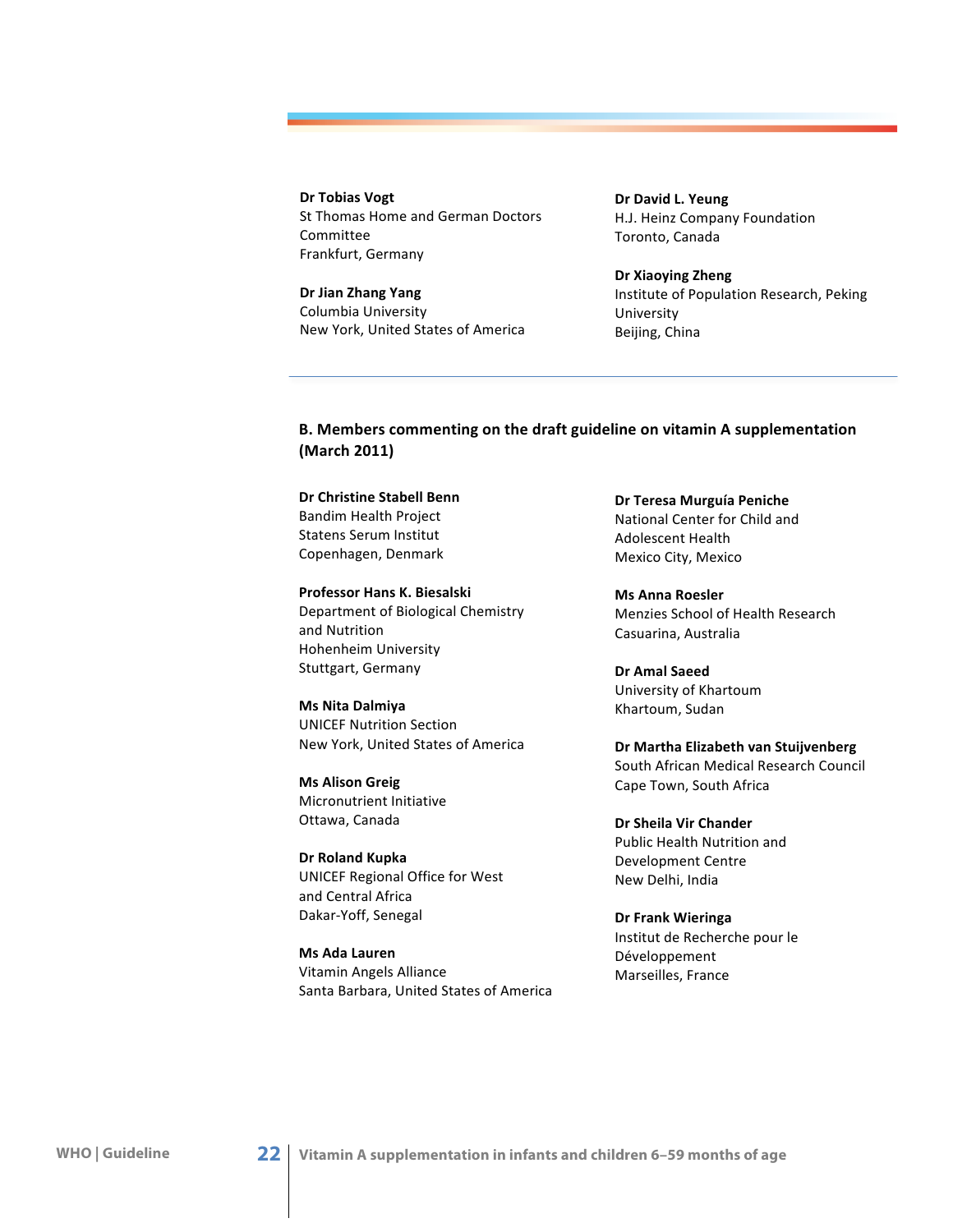# **Annex 5**

<span id="page-26-0"></span>

|    |                           | <b>Population:</b> | Infants and children 6-59 months of age living in countries where<br>$\bullet$<br>vitamin A deficiency may be of public health concern         |
|----|---------------------------|--------------------|------------------------------------------------------------------------------------------------------------------------------------------------|
|    | <b>Effects and safety</b> |                    | Subpopulations:<br>$\bullet$                                                                                                                   |
|    | of vitamin A              |                    | - By child (under 5) mortality rates: countries with low versus high                                                                           |
|    | supplementation in        |                    | rates                                                                                                                                          |
|    | infants and children 6–59 |                    | - By interaction with immunization: children receiving vitamin A                                                                               |
|    | months of age             |                    | around the time of measles vaccination versus other times                                                                                      |
| a. | Should vitamin A          |                    | - By child HIV status: HIV-positive versus HIV-negative versus<br>mixed/unknown                                                                |
|    | supplements be given      |                    | - By exposure to additional vitamin A: children who also received                                                                              |
|    | to infants and children   |                    | vitamin A supplementation during the first 28 days of life and/or at                                                                           |
|    | 6-59 months of age?       |                    | 1-5 months of age versus those who had not received vitamin A                                                                                  |
| b. | If so, at what dose and   |                    | before                                                                                                                                         |
|    | frequency?                | Intervention:      | Any oral vitamin A supplement                                                                                                                  |
|    |                           |                    | Subgroup analyses:<br>$\bullet$                                                                                                                |
|    |                           |                    | - By dose: standard dose (100 000 IU for children 6-11 months of age<br>and 200 000 IU for children 12-59 months of age) versus other<br>doses |
|    |                           |                    | - By frequency: every 4-6 months versus other                                                                                                  |
|    |                           |                    | - By timing: receipt of first dose at 6 months of age versus at 9-month<br>measles contact versus other                                        |
|    |                           | <b>Control:</b>    | Placebo or no treatment                                                                                                                        |
|    |                           | <b>Outcomes:</b>   | Critical                                                                                                                                       |
|    |                           |                    | Mortality within the follow-up period:<br>$\bullet$                                                                                            |
|    |                           |                    | - Any cause                                                                                                                                    |
|    |                           |                    | - Acute respiratory infections                                                                                                                 |
|    |                           |                    | - Diarrhoea                                                                                                                                    |
|    |                           |                    | - Measles                                                                                                                                      |
|    |                           |                    | Hospitalization/clinic visits (number and duration) within the follow-up<br>period:                                                            |
|    |                           |                    | - Any cause                                                                                                                                    |
|    |                           |                    | - Acute respiratory infections                                                                                                                 |
|    |                           |                    | - Diarrhoea                                                                                                                                    |
|    |                           |                    | - Adverse effects within 72 hours after receiving supplement                                                                                   |
|    |                           |                    | - Vomiting                                                                                                                                     |
|    |                           |                    |                                                                                                                                                |

− Others

#### **Setting:** All countries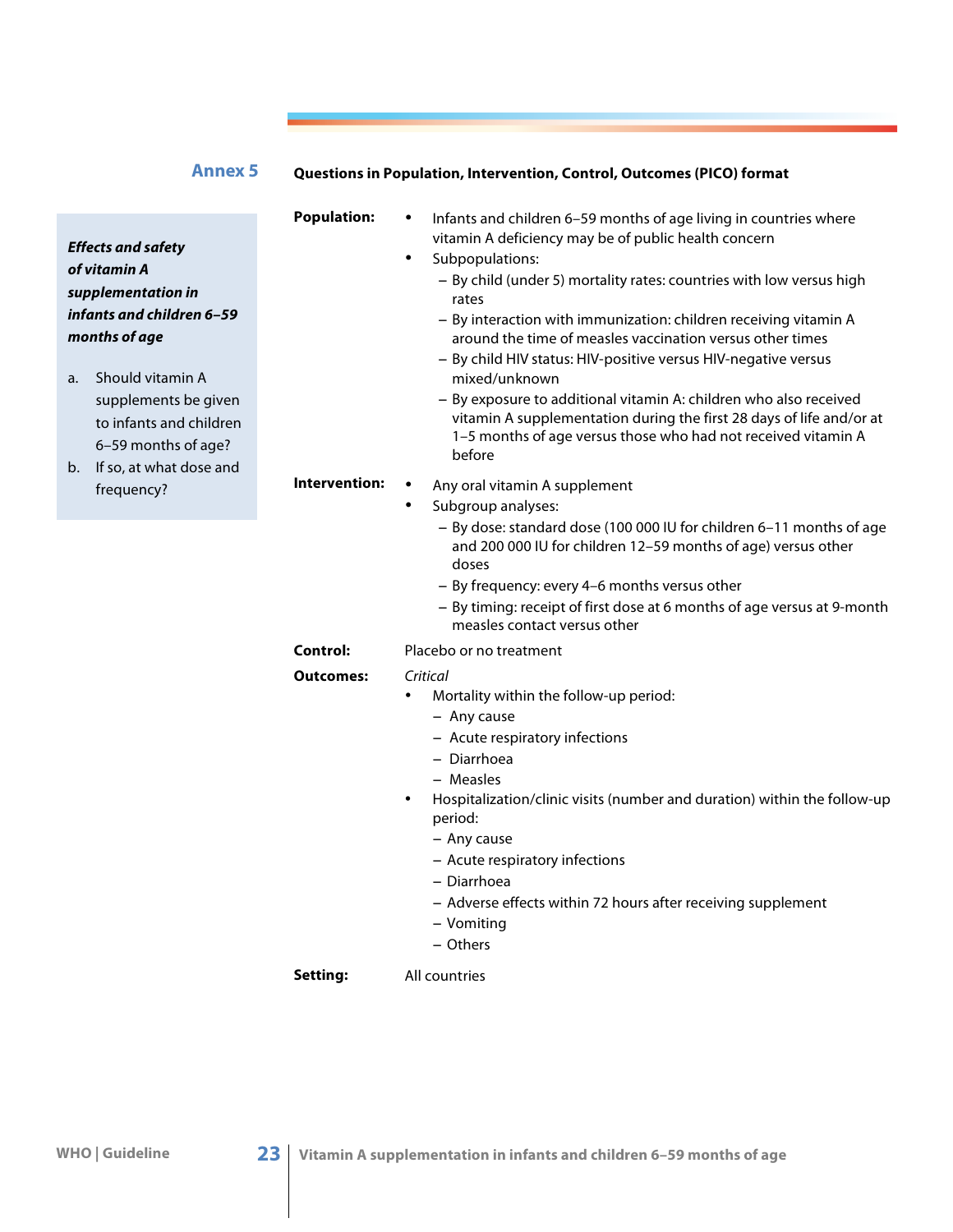<span id="page-27-0"></span>

| <b>Annex 6</b> | Summary of considerations for determining the strength of the recommendation |                                                                                                                                                                                                                                                                                                                                                                                                                                                                                                                                                                                                                                                                                                                     |  |  |  |  |
|----------------|------------------------------------------------------------------------------|---------------------------------------------------------------------------------------------------------------------------------------------------------------------------------------------------------------------------------------------------------------------------------------------------------------------------------------------------------------------------------------------------------------------------------------------------------------------------------------------------------------------------------------------------------------------------------------------------------------------------------------------------------------------------------------------------------------------|--|--|--|--|
|                | <b>Quality of evidence:</b>                                                  | • Moderate quality of evidence for most critical outcomes<br>• Low quality of evidence for the side-effect of vomiting                                                                                                                                                                                                                                                                                                                                                                                                                                                                                                                                                                                              |  |  |  |  |
|                | <b>Values and</b><br>preferences:                                            | • This intervention has been in place for many years now<br>and is acceptable to most but not all<br>• Other options (i.e. fortification) may be preferred in<br>order to reach a larger proportion of the target<br>population                                                                                                                                                                                                                                                                                                                                                                                                                                                                                     |  |  |  |  |
|                | <b>Trade-off between</b><br>benefits and harm:                               | • There is benefit of reducing mortality with few side-<br>effects<br>• However, one cannot rule out that in certain settings<br>there may not be a benefit<br>• There is concern that those who need this intervention<br>the most may not be reached                                                                                                                                                                                                                                                                                                                                                                                                                                                              |  |  |  |  |
|                | <b>Costs and feasibility:</b>                                                | • Capsules are available at a minimal cost<br>• There is a moderate cost of delivering the intervention<br>• In the least developed countries, coverage of vitamin A<br>supplementation is the highest, so there is evidence that<br>these children can be reached<br>• Child health days are one mechanism by which countries<br>may deliver a set of interventions to large proportion of<br>the population (along with deworming, bed nets)<br>• Programmes delivering vitamin A alone (without other<br>interventions) may be more costly<br>• There is a need to have a fixed place and time for<br>distribution of this and other health interventions<br>$\blacksquare$ Longer term colutions may be needed. |  |  |  |  |

• Longer-term solutions may be needed